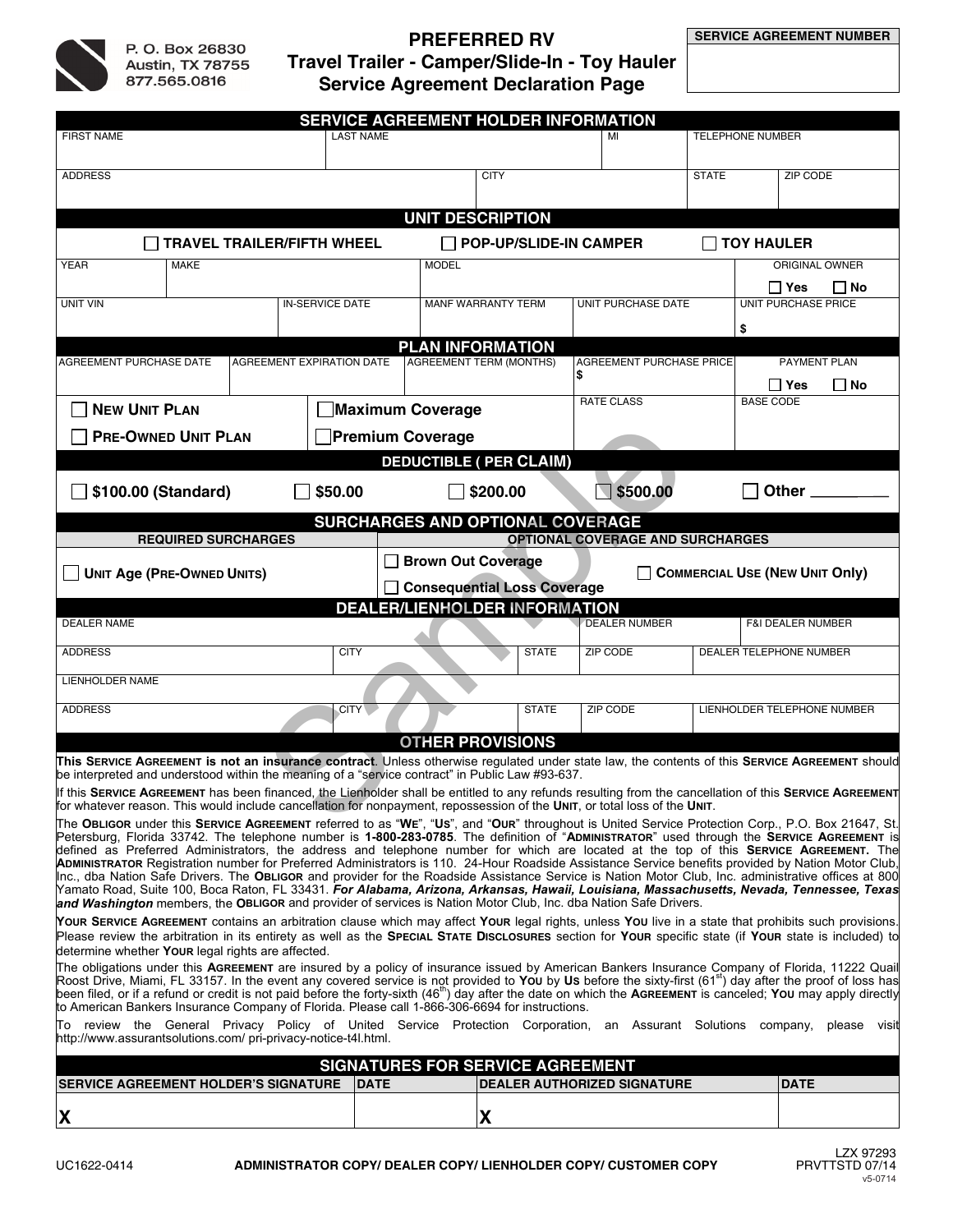# **TERMS AND CONDITIONS**

# **NOTICE TO SERVICE AGREEMENT HOLDER**

- **1.** This **SERVICE AGREEMENT** is not a contract of Insurance.
- **2.** This **SERVICE AGREEMENT** is not valid unless the **DECLARATION PAGE** is filled out completely.<br>**3.** Purchase of this **SERVICE AGREEMENT** is not required in order to purchase or obtain financin
- **3.** Purchase of this **SERVICE AGREEMENT** is not required in order to purchase or obtain financing for a **UNIT**.
- **4.** If the term of this **SERVICE AGREEMENT** overlaps with the term of **YOUR** manufacturer's warranty, look first to **YOUR** manufacturer's warranty for coverage. This **SERVICE AGREEMENT** excludes coverage for any loss covered by **YOUR** manufacturer's warranty but may nevertheless provide benefits in addition to those provided by **YOUR** manufacturer's warranty.
- **5.** The **OBLIGOR** shall have no liability for anything other than the obligations delineated in this **SERVICE AGREEMENT.**

**ADMINISTRATOR:** 

**Preferred Administrators P.O. Box 26830, Austin, TX 78755** 

**1-877-565-0816** 

**Note: The 24-Hour Roadside Benefits are provided through Nation Motor Club, Inc. dba Nation Safe Drivers, 800 Yamato Road, Suite 100, Boca Raton, FL 33431. Nation Motor Club, Inc. is the OBLIGOR for the 24-Hour Roadside Benefits. For assistance call: 1-855-216-6422 - Producer: 24275 - Plan: CJ.** 

# **DEFINITIONS**

- The following definitions apply to words used frequently throughout this **SERVICE AGREEMENT.** These definitions are in **BOLD-FACED, SMALL CAPS** type:
- **1. ADMINISTRATOR** The entity identified on the **DECLARATION PAGE** that administers this **SERVICE AGREEMENT** on **OUR** behalf. **2. BREAKDOWN -** The failure of a **COVERED PART** to perform the function for which it was designed under normal service and usage of the **UNIT** due
- solely to a defect in materials or workmanship as originally manufactured.
- **3. CLAIM -** A demand by **YOU** for benefits under this **SERVICE AGREEMENT.**
- **4. COMMERCIAL USE -** Any **UNIT,** regardless of registration type, used solely or partially for the generation of income. **5. COVERED PARTS -** The parts listed in the Schedule of Coverages section of this **SERVICE AGREEMENT** for the **PLAN** selected.
- **6. DECLARATION PAGE -** The numbered document executed by **YOU** which must be attached to this **SERVICE AGREEMENT**. It lists information regarding the **UNIT** to be covered, **SERVICE AGREEMENT** Terms and Conditions**,** and other vital information.
- **7. DEDUCTIBLE -** The amount **YOU** are required to pay, as shown on the **DECLARATION PAGE**, toward the total cost for the repair or replacement of **COVERED PARTS** per **CLAIM** made.
- 8. IN-SERVICE DATE The date on which the UNIT was first purchased by the original owner, if known. For UNITS for which that original purchase date is not known, it shall be July 1<sup>st</sup> of the UNIT model year.
- **9. OBLIGOR -** The entity identified on the **DECLARATION PAGE** obligated to perform under this **SERVICE AGREEMENT**.
- **10. PLAN -** Refers to the **PLAN** selected and **TERM** selected by **YOU** as shown on the **DECLARATION PAGE** of this **SERVICE AGREEMENT**.
- **11. REPAIR FACILITY -** A licensed **REPAIR FACILITY** authorized by the **ADMINISTRATOR** to perform repair services under this **SERVICE AGREEMENT.**
- **12. SERVICE AGREEMENT (**the **"AGREEMENT") -** This **AGREEMENT**, which **YOU** have purchased for the **UNIT** described on the **DECLARATION PAGE.**
- **13. SPECIAL STATE DISCLOSURE –** A part of this **AGREEMENT** that changes some of the provisions of this **AGREEMENT** in order to comply with the laws of the State where **YOU** live.
- **14. UNIT -** The Travel Trailer, Pop Up/Slide-In Camper or Toy Hauler described on the **DECLARATION PAGE** that is covered under this **AGREEMENT. a. NEW UNIT -** Means a **UNIT** that is covered by the manufacturer's full coverage **NEW UNIT** warranty at the time this **AGREEMENT** is purchased and does not refer to whether or not the **NEW UNIT** has been previously owned, sold or titled **.**
- **b. PRE-OWNED UNIT** Means a **UNIT** that does not meet the definition of a **NEW UNIT** and does not refer to whether or not the **PRE-OWNED UNIT**  has been previously owned, sold, or titled**.**
- **15. WE, US AND OUR -** The entity identified on the **DECLARATION PAGE** that is obligated to perform under this **AGREEMENT.**
- **16. YOU, YOUR -** The **AGREEMENT** Holder shown on the **DECLARATION PAGE** of this **AGREEMENT**.

# **GENERAL PROVISIONS**

- **1. Purchase Requirements: AGREEMENTS** for **PRE-OWNED UNITS** must be purchased at the time of sale of the **UNIT** to **YOU**. **2. AGREEMENT Term:** The expiration date of this **AGREEMENT** is determined by adding the months of the Term selected to the **AGREEMENT** Purchase
- Date. **3. Coverage:** The **PLAN** selected and Term selected by **YOU** on the **DECLARATION PAGE** along with the Terms and Conditions of this **AGREEMENT**  determine **YOUR** Coverage. **WE** will pay on behalf of or reimburse **YOU** for the reasonable costs to repair or replace any of the **COVERED PARTS** listed in the Schedule of Coverages section which cause a **BREAKDOWN,** less any **DEDUCTIBLE**, and will pay to **YOU** the Additional Benefits listed in the Schedule of Coverages section, provided **YOU** comply with all of the Terms and Conditions of this **AGREEMENT. Repairs may be completed with parts of like kind and quality.** Please see the Schedule of Coverages section for a detailed list of **COVERED PARTS** and to determine the coverage applicable to **YOUR PLAN**. All covered components must be functioning properly at the time of the sale of this **AGREEMENT**. Please refer to the Guide to Filing a Claim section of this **AGREEMENT** for **CLAIMS** instructions. ted and Term selected by YOU as shown on the **DECLARATION PAGE** of this **SECEMENT**<br>
FRAIN FACILITY authorized by the **ADMINISTRATOR to perform repair services** unit<br>
FRAIN FACILITY authorized by the **ADMINISTRATOR to perfo**
- **4. DEDUCTIBLE: WE** will pay the portion of the expense for a covered repair that is in excess of the **DEDUCTIBLE** selected on the **DECLARATION PAGE** of this **AGREEMENT**. In the event the dealer that sold **YOU** this **AGREEMENT** performs covered repairs, the **DEDUCTIBLE** will be reduced by fifty dollars (\$50). The **DEDUCTIBLE** will not apply to the Additional Benefits listed in the Schedule of Coverages section. In the event that the same **COVERED PART** is replaced under the Term of this **AGREEMENT** and meets the definition of a **BREAKDOWN,** the **DEDUCTIBLE** will be waived notwithstanding any manufacturer warranty. Any new **COVERED PART** or repair will constitute a new **CLAIM** with the **DEDUCTIBLE** applying.
- **5. Limits of Liability:** 
	- **a. Single CLAIM Limit: OUR** liability with respect to any one **CLAIM** is limited to the cost to repair or replace any **COVERED PARTS** at prevailing retail labor rates. **Repairs may be completed with parts of like, kind and quality, commensurate with the age of the UNIT at the time the parts failed, as customarily used in the RV industry, less any DEDUCTIBLE**. Furthermore, in no event shall **OUR** liability exceed the cost necessary to correct the actual cause of the **BREAKDOWN.**
	- **b. Aggregate CLAIM Limit: OUR** liability with respect to the total of all benefits paid or payable while this **AGREEMENT** is in force shall not exceed the lesser of:
		- **1)** Thirty Five Thousand Dollars (\$35,000.00); or **2)** UNIT Purchase Price, as shown on the **DECLAR**
		- **2) UNIT** Purchase Price, as shown on the **DECLARATION PAGE** of this **AGREEMENT**; or
		- **3)** NADA current value of the **UNIT** immediately prior to the **BREAKDOWN**
- **6. Manufacturer's Warranty:** If any part is repaired and/or replaced under the manufacturer's warranty covering the **UNIT**, and those same components are listed in the Schedule of Coverages section of this **AGREEMENT**, **WE** will reimburse **YOU** for a portion of the manufacturer's **DEDUCTIBLE** if the manufacturer's **DEDUCTIBLE** exceeds the **DEDUCTIBLE** selected, as shown on the **DECLARATION PAGE.** The amount **WE** reimburse will be the actual amount **YOU** were required to pay under the terms of the manufacturer's warranty, less the **DEDUCTIBLE** shown on the **DECLARATION PAGE.**
- **7. Territory:** The benefits provided under this **AGREEMENT** are only available for losses and expenses incurred within the Continental United States of America, Alaska, Hawaii and Canada.
- **8. Incidental and Consequential Damage: OUR** and the dealer's liability for incidental damages is expressly excluded herein. Incidental and Consequential damage includes, but is not limited to, property damage, loss of use of the **UNIT**, loss of time, inconvenience, or commercial loss resulting from the operation, maintenance and/or use of the **UNIT.**
- **9. Subrogation Provision:** In the event that coverage is provided under this **AGREEMENT**, **WE** shall be subrogated to all the rights **YOU** may have to recover against any person or organization arising out of any safety defect which is the subject of a voluntary or mandatory recall campaign, as well as out of any order, judgment, consent decree, or other settlement, and **YOU** shall execute and deliver instruments and papers and do whatever is necessary to secure such rights. **YOU** shall do nothing to prejudice those rights. Further, all amounts recovered by **YOU** for which **YOU** have received benefits under this **AGREEMENT** shall belong to, and be paid to **US**, up to the amount of benefits paid under this **AGREEMENT**.
- **10. Maintenance Requirements:** In order to keep this **AGREEMENT** in effect, **YOU** must have the **UNIT** checked and serviced in accordance with the manufacturer's recommendations. Failure to follow such recommendations may result in a denial of coverage. **YOU** must retain verifiable receipts for the maintenance services performed. If **YOU** perform the actual services, then verifiable receipts showing purchases of all required parts and materials necessary to perform the maintenance must be retained, along with a statement showing the date when the services were performed. Proof of maintenance may be required to be submitted to **US** when a **CLAIM** is filed.
- **11. State Taxes:** The payment of sales tax on covered repairs will be made in accordance with the regulations of the taxing authority in the state where **YOUR UNIT** is repaired.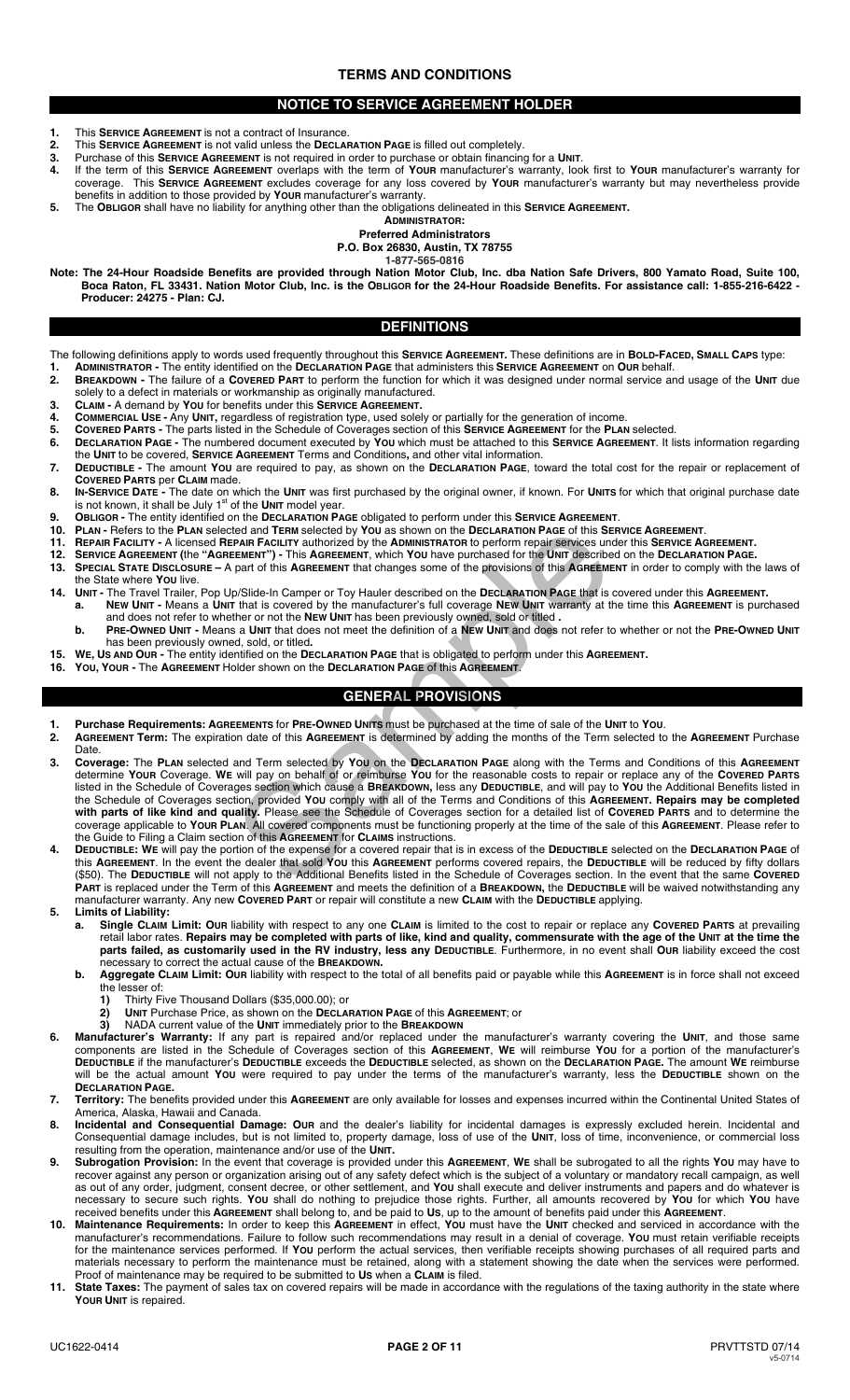**Read The Following Arbitration Provision ("Provision") Carefully. It Limits Certain of YOUR Rights, Including YOUR Right To Obtain Relief or damages Through Court Action.** 

To begin Arbitration, either **YOU** or **WE** must make a written demand to the other party for Arbitration. The Arbitration will take place before a single arbitrator. It will be administered in keeping with the Expedited Procedures of the Commercial Arbitration Rules ("Rules") of the American Arbitration<br>Association ("AAA") in effect when the **CLAIM** is filed. **You** may get York, NY 10019, calling 1-800-778-7879 or visiting www.adr.org. The filing fees to begin and carry out Arbitration will be shared equally between **YOU** and **US**. This does not prohibit the arbitrator from giving the winning party their fees and expenses of the arbitration. Unless **YOU** and **WE** agree, the Arbitration will take place in the county and state where **YOU** live. The Federal Arbitration Act, 9 U.S.C. § 1, et seq., will govern and no state, local or other arbitration law will apply. **YOU AGREE and UNDERSTAND THAT this Arbitration provision means that YOU give up YOUR right to go to court on any CLAIM covered by this provision**. **YOU** also agree that any Arbitration proceeding will only consider **YOUR CLAIMS**. **CLAIMS** by, or on behalf of, other individuals will not be arbitrated in any proceeding that is considering **YOUR CLAIMS**. In the event this Arbitration provision is not approved by the appropriate state regulatory agency, and/or is stricken, severed, or otherwise deemed unenforceable by a court of competent jurisdiction, **YOU** and **WE** specifically agree to waive and forever give up the right to a trial by jury . Instead, in the event any litigation arises between **YOU** and **US**, any such lawsuit will be tried before a judge, and a jury will not be impaneled or struck.

# **EXCLUSIONS**

**THIS AGREEMENT DOES NOT PROVIDE COVERAGE FOR THE FOLLOWING:** 

- **1. FOR COSTS OR EXPENSES REPORTED OR MADE AFTER THE EXPIRATION OF THE TERM OF THIS AGREEMENT OR NOT PREVIOUSLY AUTHORIZED BY THE ADMINISTRATOR; FOR REPAIRS TO PARTS OF THE UNIT SPECIFICALLY EXCLUDED IN THIS SECTION OF THIS AGREEMENT.**
- **2. MECHANICAL BREAKDOWNS OUTSIDE THE CONTINENTAL UNITED STATES OF AMERICA, ALASKA, HAWAII AND CANADA.**
- **3. FOR COSTS OR EXPENSES WHILE OWNED BY YOU IF THE UNIT HAS BEEN USED FOR COMMERCIAL PURPOSES, UNLESS COMMERCIAL USE SURCHARGE IS SELECTED AND PAID, OR RACING; FOR REPAIR COSTS WHEN THE PURPOSE IS TO RAISE COMPRESSION OR CORRECT OIL CONSUMPTION WHICH INCLUDES: WORN RINGS, WORN OR BURNED VALVES; OR REPAIR EXPENSES CAUSED BY A BROWN OUT UNLESS THE SURCHARGE HAS BEEN SELECTED AND PAID.**
- **4. FOR COSTS OR EXPENSES IF YOU CANNOT PROVIDE TO THE ADMIINISTRATOR ACCURATE RECORDS PROVING THAT YOU HAVE MAINTAINED THE UNIT IN ACCORDANCE WITH THE MANUFACTURER'S SPECIFICATIONS AND INSTRUCTIONS, OR IF ANY MECHANICAL ALTERATIONS HAVE BEEN MADE BY YOU TO THE UNIT, INCLUDING, BUT NOT LIMITED TO: THE USE OF OVERSIZED TIRES; FRAME OR SUSPENSION MODIFICATIONS; OR REMOVAL OF ANY EMISSION CONTROL PARTS SYSTEM.**
- **5. FOR COSTS OR EXPENSES IF THE REPAIR IS COVERED UNDER THE MANUFACTURER'S WARRANTY; RECALL BY THE MANUFACTURER; MANUFACTURER'S SPECIAL POLICY; ANY OTHER AGREEMENT, ANY WRITTEN WARRANTY OR ANY VALID COLLECTIBLE INSURANCE POLICY (REGARDLESS OF WHETHER OR NOT THE GUARANTOR IS DOING BUSINESS AS AN ON GOING ENTERPRISE.)**
- **6. FOR COSTS OR EXPENSES IF THE UNIT HAS BEEN ABUSED OR NEGLECTED, OR ANY PART OF IT HAS BEEN SUBJECT TO ALTERATION OR ACCIDENT, OR FOR FAILURE TO PROPERLY OPERATE THE UNIT; OR FOR ANY LOSS OR DAMAGE RESULTING FROM ROAD HAZARDS, COLLISION OR UPSET, FALLING OBJECTS, FIRE, SMOKE, SOOT, THEFT, ARSON, EXPLOSION, LIGHTNING, EARTHQUAKE, WINDSTORM, ICE, HAIL, WATER, SUBMERSION, FLOOD, FREEZING OR ICE DAMAGE, CONTACT WITH BIRD OR ANIMAL, BREAKAGE OF GLASS, DAMAGE CAUSED BY DETONATION, PRE-IGNITION, CARBON OR SLUDGE; CONTAMINATION OF ANY NATURE, DISCHARGE OF ANY NUCLEAR WEAPON, CORROSION, RUST, ELECTROLYSIS, DETERIORATION, CONDENSATION, REVERSE POLARITY, FAILURE OR LOOSENING OF EXTERNAL FASTENERS OR BOLTS; MALICIOUS MISCHIEF, VANDALISM, RIOT OR CIVIL COMMOTION, WAR (DECLARED OR UNDECLARED), CIVIL WAR, INSURRECTION, REBELLION, OR REVOLUTION; OR IF THE UNIT IS A TOTAL LOSS, HAS BEEN REPOSSESSED OR IS THE SUBJECT OF A REPOSSESSION ACTION, OR FROM ANY OTHER CAUSE WHATSOEVER, EXCEPT AS OUTLINED IN THIS AGREEMENT.**  IF THE UNIT HAS BEEN ABUSED OR NEGLECTED, OR ANY PART<br>OR FOR FAILURE TO PROPERLY OPERATE THE UNIT; OR FOR ANY<br>LISION OR UPSET, FALLING OBJECTS, FIRE, SMOKE, SOOT, THEFT,<br>I.CE, HAIL, WATER, SUBMERSION, FLOOD, FREEZING OR IC
- **7. FOR LIABILITIES FOR DAMAGE TO PROPERTY OR FOR INJURY TO OR DEATH OF ANY PERSON ARISING OUT OF THE OPERATION, REPAIR, MAINTENANCE OR USE OF THE UNIT, WHETHER OR NOT RELATED TO ANY COVERED PART, OR FOR CONSEQUENTIAL LOSSESOR DAMAGE, UNLESS SPECIFICALLY COVERED HEREIN.**
- **8. FOR ANY MECHANICAL PROBLEMS THAT EXISTED PRIOR TO THE PURCHASE OF THIS AGREEMENT OR FOR REPAIR COSTS OR EXPENSES IF A BREAKDOWN IS DIRECTLY OR INDIRECTLY CAUSED BY OVERHEATING OF ANY COVERED PART OR NON-COVERED PART OR BY THE FAILURE OF THE AGREEMENT HOLDER TO MAINTAIN PROPER QUALITIES OR LEVELS OF COOLANTS, FLUIDS OR LUBRICANTS; OR DAMAGE RESULTING FROM CONTINUED OPERATION IN A FAILED CONDITION.**
- **9. FOR REPAIRS OR REPLACEMENT TO ANY PART THAT HAS NOT SUFFERED A BREAKDOWN, OR FOR REPAIR COSTS NOT NECESSARY TO CORRECT A BREAKDOWN, OR FOR DAMAGES OR ANY LOSS RESULTING FROM FAULTY OR NEGLIGENT REPAIR WORK OR FROM THE INSTALLATION OF DEFECTIVE PARTS; OR DAMAGE CAUSED TO, OR CAUSED FROM, A NON-COVERED PART (UNLESS CONSEQUENTIAL LOSS COVERAGE SURCHARGE IS SELECTED AND PAID); OR DAMAGE TO THE VEHICLE BEING TOWED BY THE UNIT (IF ANY) REGARDLESS IF THE DAMAGE IS CAUSED BY THE FAILURE OF A COVERED PART; OR FOR RETROFITTING DUE TO UNAVAILABILITY OF PARTS;**
- **10. FOR ANY OF THE FOLLOWING REPAIRS, SERVICES OR SUPPLIES: AWNING MATERIAL, FRAME, STRUCTURAL DAMAGE, ADJUSTMENTS, ALIGNMENTS, BEDDING, BOWED WALLS OR CEILINGS, BUMPERS, CABINETRY; CABLE, SATELLITE AND TELEPHONE WIRING; CARPET, CANVAS, CAULKING OR GROUTING, CEILINGS, COSMETIC DAMAGE, DELAMINATION, DISCOLORATION OF ANY MATERIAL, COUNTERTOPS, DOORS, CARPET, FLOORING (WOOD, HARD SURFACE AND RESILIENT), FURNITURE, GLASS, GLAZING, GLUING COMPOUNDS, KNOBS OR DIALS, NON-FACTORY INSTALLED AUDIO SYSTEMS AND DISC PLAYERS, NON-FACTORY OR NON-DEALER INSTALLED COMPONENTS, HAZARDOUS WASTE REMOVAL, LOOSE FASTENERS OR CONNECTIONS, LOUVERS, MAINTENANCE SUPPLIES OR SERVICES, MICROWAVE OR OVEN MEAT PROBES OR ROTISSERIES, RACKS, SHELVES, BASKETS OR BUCKETS, ROOFING MATERIALS, SEALANTS, SHEET METAL, SIDING, SHOP SUPPLIES, SQUEAKING, WARPING OR UNEVEN FLOORS, RAMPS, TIRES AND WHEELS/COVERS, UPHOLSTERY, VANITIES, VENTS, WALLS, WASHERS, WATER LEAK REPAIRS (OTHER THAN PLUMBING), WEATHER STRIPPING, WHEEL BALANCING, WIND NOISES, RETRACTABLE SCREENS, WINDOW SHADES, TREATMENTS AND DRAPERIES, WINDOWS, WOOD FRAMING, WOODWORK AND MILLWORK.**
- **11. FOR ANY OF THE FOLLOWING PARTS: BATTERY, BATTERY CABLES, BRAKE PADS AND SHOES, BRAKE ROTORS AND DRUMS (UNLESS IN CONNECTION WITH A COVERED PART FAILURE), BRIGHT METAL PARTS, CARBURETOR, CELLULAR PHONES, COOLANTS AND FLUIDS (UNLESS IN CONNECTION WITH A COVERED PART FAILURE), DISTRIBUTOR CAP, DISTRIBUTOR ROTOR, DRIVE BELTS, EGR VALVE, EXHAUST PIPES, CATALYTIC CONVERTER, MUFFLER, RESONATORS, FILTERS, WATER PURIFICATION FILTERS, WATER SEPARATORS, FREIGHT, GLOW PLUGS, HOSES OR LINES NOT SPECIFICALLY LISTED IN SCHEDULE OF COVERAGES SECTION, INFRARED SYSTEMS, LIGHT BULBS, SEALED BEAMS, LENSES; MANUAL CLUTCH ASSEMBLY, MANUAL CLUTCH HYDRAULICS, LINKAGE AND PEDAL, METAL OR PLASTIC TRIM, PAINT AND COSMETIC REPAIRS, PERSONAL COMPUTERS, RATTLES, RUBBER MOLDINGS, WEATHER STRIPS, SAFETY RESTRAINT SYSTEMS (AIR BAGS AND SEATBELTS), SHOCK ABSORBERS, SPARK PLUGS, SPARK PLUG WIRES, STORAGE, ENGINE THERMOSTAT, TUNE UP, WIPER ARMS AND WIPER BLADES. 12. FOR ANY COMPONENTS INCLUDED IN ANY OF THE OPTIONAL SCHEDULE OF COVERAGES SECTION UNLESS THE OPTION AND**
- **SURCHARGE HAS BEEN ELECTED ON THE DECLARATION PAGE.**

# **TRAVEL TRAILER / FIFTH WHEEL / POP-UP/ SLIDE-IN CAMPER/TOY HAULER SCHEDULE OF COVERAGES**

In the event of a **BREAKDOWN** covered by this **AGREEMENT**, **WE** will pay on behalf of or reimburse **YOU** for the agreed to costs to repair or replace any of the parts of the Components listed below, less any **DEDUCTIBLE**, in accordance with the **PLAN** selected by **YOU** as shown on the **DECLARATION PAGE** and the Terms and Conditions of this **AGREEMENT**.

#### **PLAN COVERAGE SELECTION Premium Coverage Components Groups 1 - 16 Maximum Coverage Components Groups 1 - 18**

- **1. Suspension Components**  Leaf and coil springs, shackles and bushings and rubber suspension springs. **2. Brake Components -** Master cylinder, wheel cylinders, calipers, magnets, metal-only hydraulic tubing and metal fittings, drums and rotors (when in
- conjunction with a covered repair).
- **3. Fresh/Waste Water System Components** Hot water tank, burner assembly, thermostat, thermocouple, gas valve, electronic ignition assembly, PC board, diesel/electric heating system, shower assembly, toilet, sink, holding tanks, gate valves, macerator pump, water pump, water purification system, faucets, traps, fittings and water lines.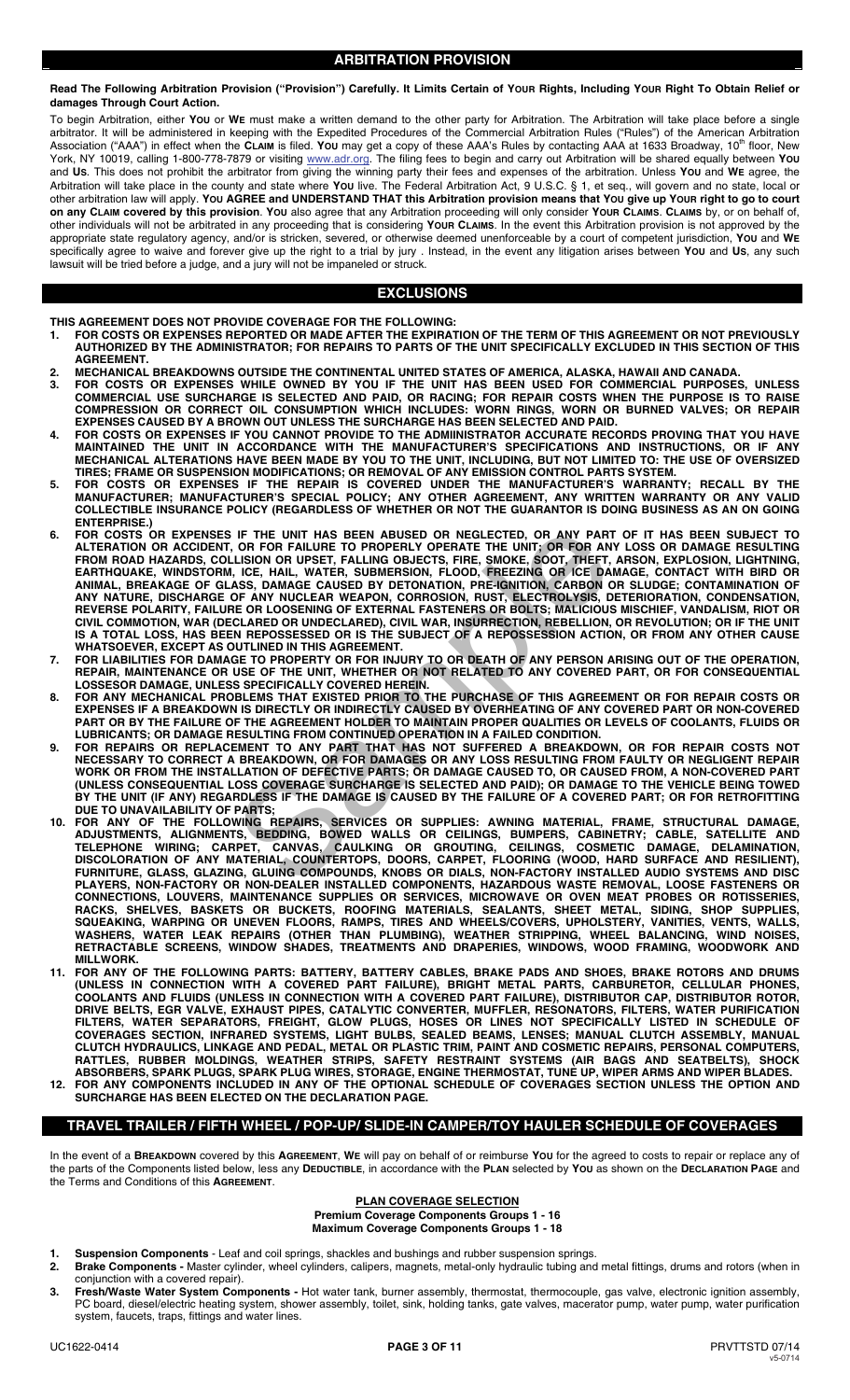- **4. Roof/Basement Air Conditioning Components** Compressor, evaporator, condenser, capacitors, relays, thermostat, heat strips, expansion valve, control module and panel, reversing valve, blower fan and motor and PC board, and ceiling ventilation fans and motors.
- **5. Kitchen Center** Range/oven burner assembly, burner valves, refrigerator/freezer, microwave, convection oven, thermostat, thermocouple, burner, igniter and PC board.
- **6. LP Gas System Components** Gas regulators, gas tanks, gas valves, tank gauges, LP lines and fittings, emergency shut off system, gas leak detector and carbon monoxide monitor.
- **7. Heating System Components** Furnace igniter, burner assembly, gas valve, gas leak detector, thermostat, thermocouple, blower motor, and PC Board.
- **8. Generator/Power Plant Components** Power plant engine block and cylinder heads, if damaged as a result of the failure of an internallylubricated part. All internally-lubricated parts contained within the power plant engine. Alternator, starter, manually-operated switches, voltage regulator, power converter-inverter, PC boards, fuel pump, hour meter.
- **9. Crank System Components (Pop-up Campers) -** Cables, pulleys and metal frame.
- **10. Deluxe Appliances -** Icemaker, trash compactor, dishwasher, built-in coffee maker, built-in food processor, in-sink disposal, basement refrigerator/freezer, central vacuum cleaner system, fold out external grill, clothes washer/dryer, ceiling fan motor and smoke detector. **11. Entertainment Components (factory/dealer installed only) -** Stereo receiver, tuner, CD player, DVD player, satellite system, 42" or smaller
- television set(s), television antenna and rotator. **12. Interior and Exterior Components (factory/dealer installed only) -** Hood latches and springs, door handles, latches and springs, door chimes,
- clock, power window curtain motors/shade motors, awning motor, awning mechanism, awning sensor, shore power cord and retractor.
- **13. Slide-Out Rooms -** Slide out room motor(s), guides, tracks and hydraulic valves, sliding floor motor, pump/jack assembly, electrical switches and wiring harness.
- **14. Power Steps -** Power step, lines, fittings, cylinders, worm gears, electrical switches and wiring harness, entry door floor motor and mechanism.
- **15. Leveling System Factory installed electric/hydraulic leveling jacks, controller, electrical switches and wiring harness.**
- **16. Seals and Gaskets** Seals and Gaskets are covered for all listed parts.
- **17.** Wear and Tear Normal wear and tear is covered for all parts of the **UNIT** except for what is listed in the Exclusions section of this **AGREEMENT. 18. Maximum Coverage Components - In addition to Groups 1 - 17, all parts of the UNIT are covered, except those listed under the Exclusions section of this AGREEMENT.**

# **TRAVEL TRAILER / FIFTH WHEEL / POP-UP / SLIDE-IN CAMPER/ TOY HAULER OPTIONAL COVERAGE (Surcharges Apply)**

- **1**. **Brown Out Coverage**  In the event **YOU** selected and purchased the Brown Out option, as show on the **DECLARATION PAGE** of this **AGREEMENT**, **WE** will provide coverage for damage to a covered electrical component caused by brown out. A brown out is defined as a reduction in power caused by inadequate supply.
- **2. COMMERCIAL USE Coverage**  (available only for **NEW UNIT PLANS**) In the event that **YOU** selected and purchased the **COMMERCIAL USE** option as shown on the **DECLARATION PAGE** of this **AGREEMENT, WE** will provide coverage for those **UNITS** defined as **COMMERCIAL USE UNITS**. If the **UNIT** is registered in the name of a business, optional **COMMERCIAL USE** surcharge must be paid at time of purchase, regardless of whether or not the **UNIT** is being used for commercial purposes.
- **3. Consequential Loss Coverage**  In the event **YOU** selected and purchased the Consequential Loss option, as shown on the **DECLARATION PAGE** of this **AGREEMENT**, **WE** will provide Coverage for the repair of a **COVERED PART** if the failure of the **COVERED PART** was caused by the action or inaction of a non-covered part.

### **ADDITIONAL BENEFITS**

- **1. RV Technical Assistance:** A team of RVDA certified and master certified technicians are awaiting **YOUR** phone call and ready to assist **YOU** with issues such as (but not limited to) problems retracting **YOUR** slide-out, raising or lowering leveling jacks, power problems, various appliances, septic systems and other issues that require a troubleshooting expert.
	- To enjoy this benefit, please call toll-free 1-800-362-8054 Producer Code: 24275.
		- a. Have **YOUR AGREEMENT** number available.
		- b. Be prepared to describe the year, make and model of **YOUR UNIT**. c. Be prepared to provide a brief description of the problem with **YOUR UNIT**.

**Disclaimer:** Advice obtained through this service is given based upon information **YOU** provide and is not meant to replace the need for proper RV servicing and maintenance. At times, **YOU** may be asked to contact a service technician in **YOUR** area to further assist **YOU**. NSD and **OUR** technicians cannot remotely gauge **YOUR** ability to execute any of **OUR** recommendations or suggestions. **YOU** should never attempt any recommended or suggested task that **YOU** feel would exceed **YOUR** personal abilities or threaten **YOUR** safety or the safety of those around **YOU**. For concerns regarding LP Gas or the smell of LP Gas, **YOU** should immediately evacuate **YOUR UNIT** and call 1-800-362-8054 from a safe place.

- **2. Trip Interruption:** In the event that a **BREAKDOWN** covered by this **AGREEMENT** occurs when traveling more than one hundred (100) miles from **YOUR** home and results in a **REPAIR FACILITY** keeping the **UNIT** overnight, **WE** will reimburse **YOU** for receipted motel and restaurant expenses commencing on the date of the **BREAKDOWN**, up to one hundred fifty dollars (\$150) per day for a maximum of five (5) days (total benefit per occurrence of seven hundred fifty dollars (\$750). Coverage will be provided to **YOU** on the following basis: **WE** will pay the actual expenses, not to exceed one hundred fifty dollars (\$150) per day for every eight (8) labor hours, or portion thereof, flat rate labor time from a nationally recognized labor manual, for the labor time authorized to complete the repair, not to exceed seven hundred fifty dollars (\$750) for each repair visit. This coverage does not apply to the time waiting for parts or other delays that are beyond the control of the **REPAIR FACILITY** or the **ADMINISTRATOR**. Prior authorization is not required for Trip Interruption benefits. by problems retracting Your side-out, raising or lowering leveling is a compression on production server and the signal equite a troubleshooting expert.<br>Equire a troubleshooting expert.<br>
Equire a troubleshooting expert.<br>
E
- **3. Pet Benefit:** In the event that a **BREAKDOWN** occurs away from **YOUR** home and results in a **REPAIR FACILITY** keeping the **UNIT** overnight, **WE** will reimburse **YOU** for a receipted pet removal, transporting, handling and boarding expenses commencing on the date of the **BREAKDOWN** up to one hundred dollars (\$100) per occurrence. This applies only to domestic animals and horses.
- **4. Service Calls:** In the event of a **BREAKDOWN** covered by this **AGREEMENT** and **YOU** are unable to transport the **UNIT** to a licensed **REPAIR FACILITY**, **WE** will pay on behalf of, or reimburse **YOU,** for a Service Call, not to exceed two hundred dollars (\$200).
- **5. Food Spoilage:** In the event the **UNIT** becomes disabled due to any covered mechanical failure which renders the **UNIT** inoperable, **WE** will pay You up to one hundred dollars (\$100) per occurrence for food spoilage. Coverage for food spoilage is limited to five hundred dollars (\$500) for the life of the **AGREEMENT.**

## **24 - HOUR ROADSIDE BENEFITS**

- **1. Towing and Wrecker Service:** In the event the **UNIT** becomes disabled due to any mechanical failure which renders the **UNIT** inoperable**, WE** will reimburse **YOU** to have the **UNIT** transported to the nearest qualified **REPAIR FACILITY** and will pay up to a maximum of five hundred dollars (\$500) per occurrence for the transportation expenses.
- **2. Flat Tire Change** In the event of a flat tire on the **UNIT**, **WE** will reimburse **YOU** for a service provider to mount an inflated spare tire provided by **YOU** and will pay up to a maximum of one hundred fifty dollars (\$150) per occurrence for the flat tire service call.
- **3. Key Lockout Service** In the event the keys for the **UNIT** are lost, broken or accidentally locked in the **UNIT**, or the **UNIT** has a frozen lock, **WE** will reimburse **YOU** to have a service provider unlock the **UNIT** and will pay up to a maximum of one hundred fifty dollars (\$150) per occurrence for the locksmith service, excluding the cost of replacement keys. **YOU** are responsible for the cost of any replacement keys at the time of service.
- **Note: The 24-Hour Roadside Benefits are provided through Nation Motor Club, Inc. dba Nation Safe Drivers, 800 Yamato Road, Suite 100, Boca Raton, FL 33431. Nation Motor Club, Inc. is the OBLIGOR for the 24-Hour Roadside Benefits. For assistance call: 1-855-216-6422 - Producer Code: 24275 - Plan: CJ.**

# **RIGHT TO RETURN YOUR AGREEMENT**

**YOU** have the right to return or void this **AGREEMENT**. **YOU** may return the **AGREEMENT** within sixty (60) calendar days after the date **WE** mail a copy of the **AGREEMENT** to **YOU** or if it is provided to **YOU** at the time of sale. If **YOU** return this **AGREEMENT** within the applicable time period and no **CLAIMS** have been filed, the **AGREEMENT** shall be void and **WE** will refund the entire **AGREEMENT** Purchase Price within forty-five (45) days. A 10% penalty per month shall be added to a refund that is not paid or credited within forty-five (45) days after return of this **AGREEMENT** to **US**. This provision applies only to the original purchaser.

# **CANCELLATION OF YOUR AGREEMENT**

1. **YOU** may cancel this **AGREEMENT** at any time, including when a loss of the **UNIT** occurs, or when **YOU** sell the **UNIT** without transfer of this **AGREEMENT**. To cancel, **YOU** must submit a written request and return this **AGREEMENT** to the selling dealer or directly to the **ADMINISTRATOR**. An odometer statement indicating the odometer reading at the date of the request and a signed cancellation request form will be required to process **YOUR** refund. If this **AGREEMENT** is canceled within the first sixty (60) days, **YOU** will be refunded the entire **AGREEMENT** Purchase Price less any **CLAIMS** paid. If this **AGREEMENT** is canceled after the first sixty (60) days, **YOU** will be refunded an amount of the **AGREEMENT** Purchase Price according to the pro-rata method reflecting the greater of the days in force or the miles driven based on the Term of the **PLAN** selected and the date coverage begins, less a twenty-five dollar (\$25.00) administrative fee. In the event of cancellation, the Lienholder, if any, will be named on the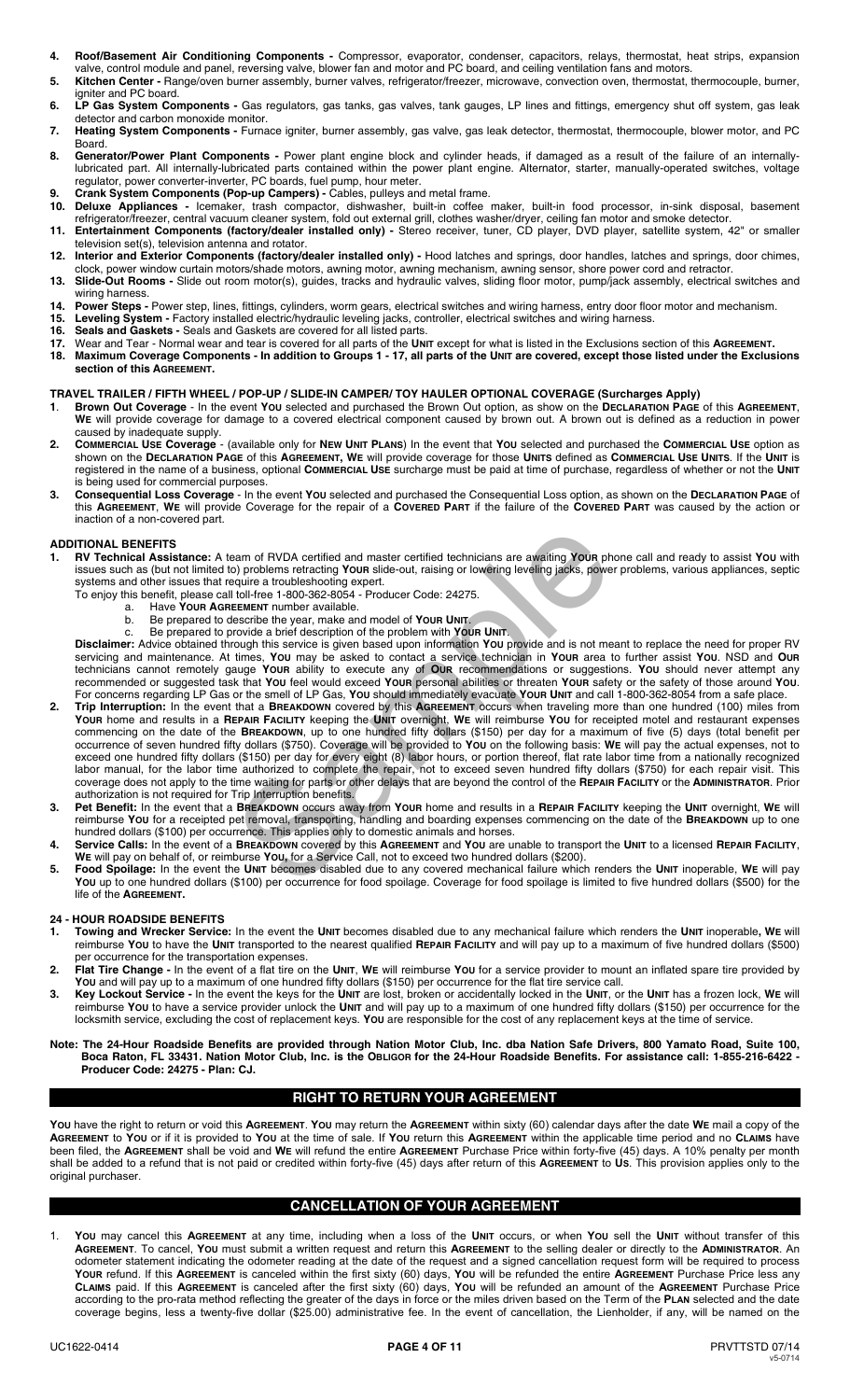cancellation refund check as its interest may appear. The right to cancel this **AGREEMENT** is non-transferable and shall apply only to the original **AGREEMENT** Holder.

- 2. **WE** may cancel this **AGREEMENT** for nonpayment of the **AGREEMENT** Purchase Price, or for a material misrepresentation made in obtaining this **AGREEMENT** or in the submission of a **CLAIM**, or in the event **YOUR UNIT** is modified/altered as listed in the **AGREEMENT** exclusions or is used in a manner excluded by the **AGREEMENT**. If this **AGREEMENT** is canceled by **US, WE** will refund an amount of the **AGREEMENT** Purchase Price according to the pro-rata method reflecting the greater of the days in force or the miles driven based on the Term of the **PLAN** selected and the date coverage begins. In the event of cancellation, the Lienholder, if any, will be named on the cancellation refund check as its interest may appear. A written notice of cancellation, stating the effective date and reason for the cancellation will be mailed to the **AGREEMENT** Holder at the last known address at least 5 days before the effective date of the cancellation.
- 3. If **YOUR UNIT** and this **AGREEMENT** have been financed, the Lienholder shown on the **DECLARATION PAGE** may cancel this **AGREEMENT** for nonpayment or if **YOUR UNIT** is declared a total loss or is repossessed. This right of cancellation does not confer ownership of this **AGREEMENT** to the Lienholder or otherwise entitle the Lienholder to performance under this **AGREEMENT**.

# **TRANSFER OF YOUR AGREEMENT**

This **AGREEMENT** is for **YOUR** benefit and is transferable to the next subsequent private purchaser of the **UNIT** only while the **AGREEMENT** is in force and if certain conditions are met. **YOU** may not transfer this **AGREEMENT** if the **UNIT** is sold or traded (retail or wholesale) to a dealer or wholesaler.

A completed transfer application and a fifty dollar (\$50) transfer fee must be submitted to the **ADMINISTRATOR** within thirty (30) days of a change in ownership, along with the following:

- 1. A notarized copy of the documentation showing change of title;<br>2. Proof of maintenance recommended by the manufacturer: and
- 2. Proof of maintenance recommended by the manufacturer; and<br>3. If the manufacturer's warranty requires a transfer, a copy of the If the manufacturer's warranty requires a transfer, a copy of the completed transfer form.

The requisite transfer application form may be obtained from the **ADMINISTRATOR**. Transfer applications are subject to approval by the **ADMINISTRATOR**. In the event the transfer application, fee, and required documentation is postmarked after thirty (30) days of the change in ownership, then this **AGREEMENT** will be deemed NON-TRANSFERABLE.

# **GUIDE TO FILING A CLAIM**

## **A. INSTRUCTIONS FOR THE AGREEMENT HOLDER:**

- **1. Prevent Further Damage.** Take immediate action to prevent further damage. This **AGREEMENT** will not cover the damage caused by continued operation in a failed state, and/or failing to secure a timely repair of the failed component.
- **2. Take UNIT to a REPAIR FACILITY.** In the event of a **BREAKDOWN**, take the **UNIT** to the dealer that sold **YOU** this **AGREEMENT**, if at all possible. If not, take the **UNIT** to any licensed **REPAIR FACILITY** approved by the **ADMINISTRATOR**. **YOU** should contact the **ADMINISTRATOR** for assistance in locating an approved **REPAIR FACILITY**. Provide the **REPAIR FACILITY** with a copy of this **AGREEMENT** and/or the **AGREEMENT** Number.
- **3. Obtain Prior Authorization from the ADMINISTRATOR.** Prior to any repair being made, instruct the **REPAIR FACILITY** to contact the **ADMINISTRATOR** to obtain authorization for the **CLAIM** and a **CLAIM** Authorization Number. It is **YOUR** responsibility to ensure that authorization has been obtained for any covered repair prior to the work being started. Failure to obtain proper authorization will result in a denial of benefits. The amount authorized by the **ADMINISTRATOR** is the maximum that will be paid for the repairs covered under the Terms of this **AGREEMENT**. Any additional repair costs must receive prior approval. If a **BREAKDOWN** occurs after the **ADMINISTRATOR'S** normal working hours, the **REPAIR FACILITY** must contact the **ADMINISTRATOR** immediately on the first available business day. **3. Obtain Prior Authorize the Rew The ADMINISTRATOR.** Prior to any repair being made, instruct the REP has been obtained for any oxover depair for the work being started. Failure to obtain proper authorized by the ADMINIS
- **4. Review Coverage.** After the **ADMINISTRATOR** is contacted, review with the **REPAIR FACILITY** what will be covered by this **AGREEMENT** and what portions of the repair (if any) will not be covered.
	- **5. Tear-Down and/or Inspection of the UNIT.** In some cases, **YOU** may need to authorize the **REPAIR FACILITY** to inspect and/or tear-down the **UNIT** in order to diagnose the failure and the cost of the repair. **YOU** will be responsible for these charges if the failure is not covered under this **AGREEMENT**. **WE** reserve the right to require an inspection of the **UNIT** prior to any repair being performed.
	- **6. Authorize Repair.** Authorize the **REPAIR FACILITY** to complete the repairs.
- **7. Review Repair.** Review the work performed on the **UNIT** with the **REPAIR FACILITY** when the **UNIT** is picked up.  **8. Pay DEDUCTIBLE and Costs for Non-Covered Repairs. WE** will reimburse the **REPAIR FACILITY** or **YOU** for the cost of the work performed on the **UNIT** that is covered by this **AGREEMENT** for the previously authorized amount, less the **DEDUCTIBLE**. **YOU** must pay for any repair or service that is not covered by this **AGREEMENT**. If necessary, **WE** will pay the **REPAIR FACILITY** by charge card on **YOUR** behalf. In some cases, it may be necessary for **YOU** to pay the repair bill in full. In such event, **WE** will reimburse **YOU** for the authorized cost of the repair, less the **DEDUCTIBLE**.
- **9. Emergency Repairs**. Follow the procedures outlined above. **PRIOR APPROVAL MUST BE OBTAINED IN ALL CASES. FAILURE TO OBTAIN PROPER AUTHORIZATION WILL RESULT IN A DENIAL OF BENEFITS.**

## **B. INSTRUCTIONS FOR THE REPAIR FACILITY:**

- **1. Advise AGREEMENT Holder.** Advise the **AGREEMENT** Holder that the cost of evaluating the cause of the **BREAKDOWN** is covered under this **AGREEMENT** only if, after the diagnosis is complete, it is determined that the **BREAKDOWN** was caused by a **COVERED PART**. The **ADMINISTRATOR** must authorize all covered repairs provided under this **AGREEMENT**.
- **2. Authorization for Evaluation from the AGREEMENT Holder.** Obtain authorization from the **AGREEMENT** Holder to inspect and/or tear-down the **UNIT** to determine the cause of the failure of the component or part and cost of repair. Save all components including fluids and filters, in the event **WE** require an inspection. Inform the **AGREEMENT** Holder that the cost of the tear-down will not be paid if the failure of the component disassembled is not covered under this **AGREEMENT**.
	-
	- **4. Obtain Authorization from the ADMINISTRATOR.** Prior to any repair being made, contact the **ADMINISTRATOR** at **1-877-565-0825** to obtain authorization for the **CLAIM**. Please have the following items ready when the call is placed:
		- **a.** Customer's **AGREEMENT** Number;<br>**b.** Complaint, cause of failure and complete **b.** Complaint, cause of failure and corrective action;
		-
		- Cost of the repair; **d.** Last eight (8) digits of the **UNIT** Identification Number;
		-
- **e.** Customer's current phone number.<br>**5** Verification of Coverage The ADMINIST  **5. Verification of Coverage.** The **ADMINISTRATOR** will verify coverage and will either:
- **a. Authorize the CLAIM -** If the **CLAIM** is approved, a **CLAIM** Authorization Number will be issued, which should be recorded on the repair order. The authorization amount is the maximum that will be paid. Any additional repair costs must receive prior approval.
- **b. Request Additional Evaluation -** Further evaluation, tear-down or outside inspection may be requested.<br>**6 Inspection/Tear-Down Policy.** WE reserve the right to require an inspection of the UNIT prior to any repair  **6. Inspection/Tear-Down Policy. WE** reserve the right to require an inspection of the **UNIT** prior to any repair being accomplished. Diagnostic procedures that are not necessary to determine cause of failure are not covered. If a tear-down is necessary in order to determine the cause of failure, the **AGREEMENT** Holder must authorize the tear-down. Please advise the **AGREEMENT** Holder that, if the component disassembled is not covered, then the **AGREEMENT** Holder must pay for the tear-down and **WE** will not reimburse such payment. Listed below is the
	- Inspection/Tear-Down Policy: **a.** Save all components, including fluids and filters, which need to be repaired.<br>**b.** The **ADMINISTRATOR** will arrange for inspection
- **b.** The **ADMINISTRATOR** will arrange for inspection.
- **c.** If not visited within 48 hours, call Customer Service at **1-877-565-0825**
	- **7. Review Repairs with AGREEMENT Holder.** After the **ADMINISTRATOR** has been contacted, review with the **AGREEMENT** Holder what repairs will be covered by this **AGREEMENT** and what portions of the repairs, if any, will not be covered.
- **8. Obtain Authorization for Repairs from AGREEMENT Holder.** Obtain the **AGREEMENT** Holder's authorization to complete the repairs. All repair orders must have the **AGREEMENT** Holder's signature.
	- **9. Submit Repair Order for Payment.** All repair orders and documentation must be submitted, along with the **CLAIM** Authorization Number, to the **ADMINISTRATOR**, at the address shown below, within thirty (30) days from the date the covered repair was completed to be eligible for payment.

**ADMINISTRATOR: Preferred Administrators P.O. Box 26830 Austin, TX 78755 ATTN: Claims Department Telephone Number: 1-877-565-0825**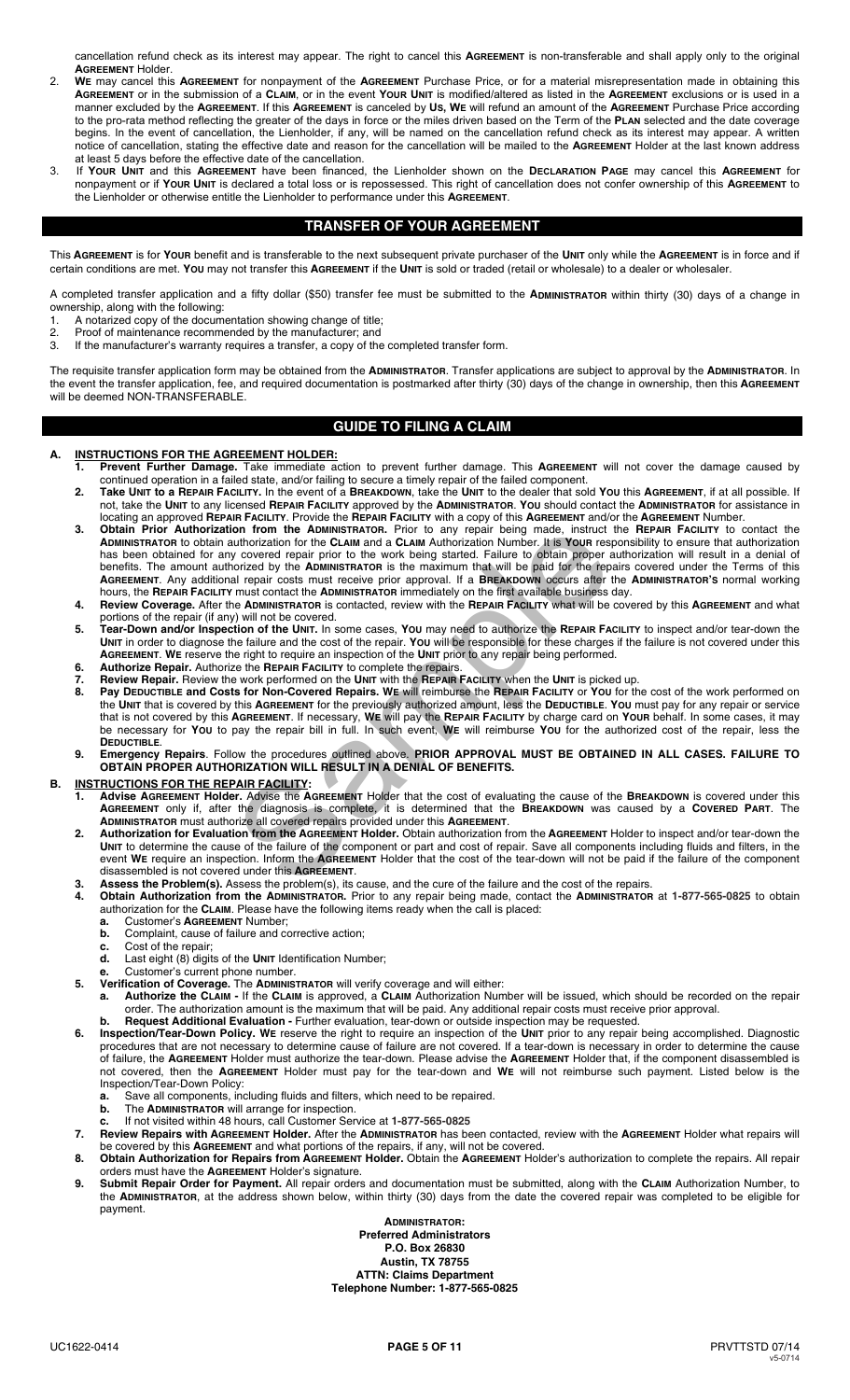### **C. INSTRUCTIONS FOR THE AGREEMENT HOLDER TO FILE A CLAIM FOR ADDITIONAL BENEFITS:**

- **1. Authorization from the ADMINISTRATOR.** Prior authorization from the **ADMINISTRATOR** is not required for a **CLAIM** made for any of the Additional Benefits listed in the Schedule of Coverages section**, except a CLAIM for 24 hour additional benefits** . For authorization, please call the **ADMINISTRATOR'S CLAIMS** number 1-877-565-0825.
	- **2. Submit Paid Receipts to the ADMINISTRATOR.** A paid receipt from a licensed service provider, stating the type of service and the date provided, must be submitted along with **YOUR AGREEMENT** Number to the **ADMINISTRATOR** at the address shown below, within thirty (30) days from the date of the covered service or repair to be eligible for payment.

#### **ADMINISTRATOR: Preferred Administrators P.O. Box 26830 Austin, TX 78755 ATTN: Claims Department Telephone Number: 1-877-565-0825**

# **D. INSTRUCTIONS FOR THE AGREEMENT HOLDER TO FILE A CLAIM FOR THE 24-HOUR ROADSIDE BENEFITS:**

 The Roadside Assistance Services provided are not a part of a reimbursement program and **YOU** must call 1-855-216-6422 - Producer Code: 24275 - Plan: CJ to obtain service. In the event **YOU** contract for a covered service on **YOUR** own and would like to submit those services for reimbursement consideration, **YOU** may do so by calling toll-free 1-888-684-9327 or by visiting www.nsdclaims.com to request a **CLAIM** form. Please follow the instructions on the form for reimbursement submission. Reimbursements for services not obtained through Nation Motor Club, Inc. d/b/a Nation Safe Drivers are strictly limited to \$50.00.

**Nation Motor Club, Inc., dba Nation Safe Drivers is the OBLIGOR for the 24-Hour Roadside Benefits. For assistance call: 1-855-216-6422 - Producer Code: 24275 - Plan: CJ.**

# **SPECIAL STATE DISCLOSURES**

**The following State specific requirements are added to and become part of YOUR AGREEMENT and supersede any other provision to the contrary:** 

## **ALABAMA:**

#### The **CANCELLATION OF YOUR AGREEMENT** section has been amended.

Paragraph **1** is amended by adding the following:

A ten percent (10%) penalty per month shall be added to a refund that is not paid or credited within forty-five (45) days after return of this **AGREEMENT** to **US** and only to any cancellation received within the first sixty (60) calendar days after the date **WE** mailed a copy of the **AGREEMENT** to **YOU** or if it was provided to **YOU** at the time of sale. This provision applies only to the original purchaser.

Reference to deduction of **CLAIMS** from refund is deleted regardless of who initiates the cancellation.

Paragraph **2** is amended by adding the following:

A cancellation notice stating the reasons and effective date of cancellation will be mailed to **YOUR** last known address at least five (5) days prior to cancellation for any reason other than nonpayment of the **AGREEMENT** Purchase Price or material misrepresentation.

#### **ARIZONA:**

The **CANCELLATION OF YOUR AGREEMENT** section is amended by adding the following:

No **CLAIM** incurred or paid shall be deducted from the amount of any refund regardless of who initiates the cancellation.

The **ARBITRATION PROVISION** section is amended by adding the following:

**For Residents of Arizona only:** Arbitration cannot be an absolute dispute remedy and both parties must agree to arbitration. This Arbitration Provision does not prohibit an Arizona resident from following the process to resolve complaints under the provisions of A.R.S. §20-1095.09, Unfair Trade Practices as outlined by the Arizona Department of Insurance. To learn more about this process, **YOU** may contact the Arizona Department of Insurance at 2910 N. 44<sup>th</sup> Street, 2<sup>nd</sup> Fl., Phoenix, AZ 85018-7256, Attn: Consumer Affairs. You may directly file any complaint with the A.D.O.I. against a Service Company issuing an approved service contract under the provisions of A.R.S. §§ 20-1095.04 and/or 20-1095.09 by contacting the Consumer Affairs Division of the A.D.O.I., toll free phone number **1-800-325-2548.**  on Fieldin is oriental to the diamongle of the Hollowing:<br>the following:<br>sons and effective date of cancellation will be mailed to Your last known a<br>nonpayment of the AGREEMENT Purchase Price or material misrepresentation<br>

The **EXCLUSIONS** section has been amended.

Paragraph **1** is deleted in its entirety.

Paragraphs **4, 6, 8** and **9** are deleted and replaced with the following:

- **4. FOR COSTS OR EXPENSES IF YOU CANNOT PROVIDE TO THE ADMINISTRATOR ACCURATE RECORDS PROVING THAT YOU HAVE MAINTAINED THE UNIT IN ACCORDANCE WITH THE MANUFACTURER'S SPECIFICATIONS AND INSTRUCTIONS, OR IF ANY MECHANICAL ALTERATIONS HAVE BEEN MADE BY YOU TO THE UNIT, WHILE OWNED BY YOU, INCLUDING, BUT NOT LIMITED TO: THE USE OF OVERSIZED TIRES; FRAME OR SUSPENSION MODIFICATIONS; OR REMOVAL OF ANY EMISSION CONTROL PARTS SYSTEM.**
- **6. FOR COSTS OR EXPENSES IF THE UNIT HAS BEEN ABUSED OR NEGLECTED, OR ANY PART OF IT HAS BEEN SUBJECT TO ALTERATION OR ACCIDENT, OR FOR FAILURE TO PROPERLY OPERATE THE UNIT; OR FOR ANY LOSS OR DAMAGE RESULTING FROM ROAD HAZARDS, COLLISION OR UPSET, FALLING OBJECTS, FIRE, SMOKE, SOOT, THEFT, ARSON, EXPLOSION, LIGHTNING, EARTHQUAKE, WINDSTORM, ICE, HAIL, WATER, SUBMERSION, FLOOD, FREEZING OR ICE DAMAGE, CONTACT WITH BIRD OR ANIMAL, BREAKAGE OF GLASS, DAMAGE CAUSED BY DETONATION, PRE-IGNITION, CARBON OR SLUDGE; CONTAMINATION OF ANY NATURE, DISCHARGE OF ANY NUCLEAR WEAPON, CORROSION, RUST, ELECTROLYSIS, DETERIORATION, CONDENSATION, REVERSE POLARITY, FAILURE OR LOOSENING OF EXTERNAL FASTENERS OR BOLTS; MALICIOUS MISCHIEF, VANDALISM, RIOT OR CIVIL COMMOTION, WAR (DECLARED OR UNDECLARED), CIVIL WAR, INSURRECTION, REBELLION, OR REVOLUTION, OR IF THE UNIT IS A TOTAL LOSS, HAS BEEN REPOSSESSED OR IS THE SUBJECT OF A REPOSSESSION ACTION, OR FROM ANY OTHER CAUSE WHATSOEVER, EXCEPT AS OUTLINED IN THIS AGREEMENT, WHILE OWNED BY YOU.**
- **8. FOR REPAIR COSTS OR EXPENSES IF A BREAKDOWN IS DIRECTLY OR INDIRECTLY CAUSED BY OVERHEATING OF ANY COVERED PART OR NON-COVERED PART OR BY THE FAILURE OF THE AGREEMENT HOLDER TO MAINTAIN PROPER QUALITIES OR LEVELS OF COOLANTS, FLUIDS OR LUBRICANTS; OR DAMAGE RESULTING FROM CONTINUED OPERATION IN A FAILED CONDITION.**
- **9. FOR REPAIRS OR REPLACEMENTS TO ANY PART THAT HAS NOT SUFFERED A BREAKDOWN, OR FOR REPAIR COSTS NOT NECESSARY TO CORRECT A BREAKDOWN, OR FOR DAMAGES OR ANY LOSS RESULTING FROM FAULTY OR NEGLIGENT REPAIR WORK OR FROM THE INSTALLATION OF DEFECTIVE PARTS; OR DAMAGE CAUSED TO, OR CAUSED FROM, A NON-COVERED PART (UNLESS CONSEQUENTIAL LOSS COVERAGE SURCHARGE IS SELECTED AND PAID); OR DAMAGE TO THE VEHICLE BEING TOWED BY THE UNIT (IF ANY) REGARDLESS IF THE DAMAGE IS CAUSED BY THE FAILURE OF A COVERED PART; OR FOR RETROFITTING DUE TO UNAVAILABILITY OF PARTS, WHILE OWNED BY YOU.**

## **CALIFORNIA:**

The **OTHER PROVISIONS** section is amended to incorporate the following:

This **AGREEMENT** is not renewable. Performance to **YOU** under this **AGREEMENT** is guaranteed by a California approved insurance company. **YOU** may file a CLAIM with this insurance company if any promise made in the AGREEMENT has been denied or has not been honored within sixty (60) days after Your request. The name and address of the insurance company is: American Bankers Insurance Company of Florida, 11222 Quail Roast Drive, Miami, FL 33157, **1-866-306-6694**. If **YOU** are not satisfied with the insurance company's response, **YOU** may contact the California Department of Insurance at **1-800-927-4357**.

The California Provider License Number for United Service Protection Corp. is **0D01816**.

Any language throughout the program that refers to Nation Motor Club, Inc. as the **OBLIGOR** for the 24-Hour Roadside Assistance Service benefits is deleted and replaced with the following: The 24-Hour Roadside Assistance Service benefits are provided through Nation Motor Club, Inc.

The **DEFINITIONS** section, paragraph **11**, is deleted and replaced with the following:

**11. REPAIR FACILITY -** Any licensed **REPAIR FACILITY** authorized by the **ADMINISTRATOR** to perform repair services under this **SERVICE AGREEMENT.** 

The **GENERAL PROVISIONS** section has been amended.

Paragraph **9. Subrogation Provision** is deleted and replaced by the following: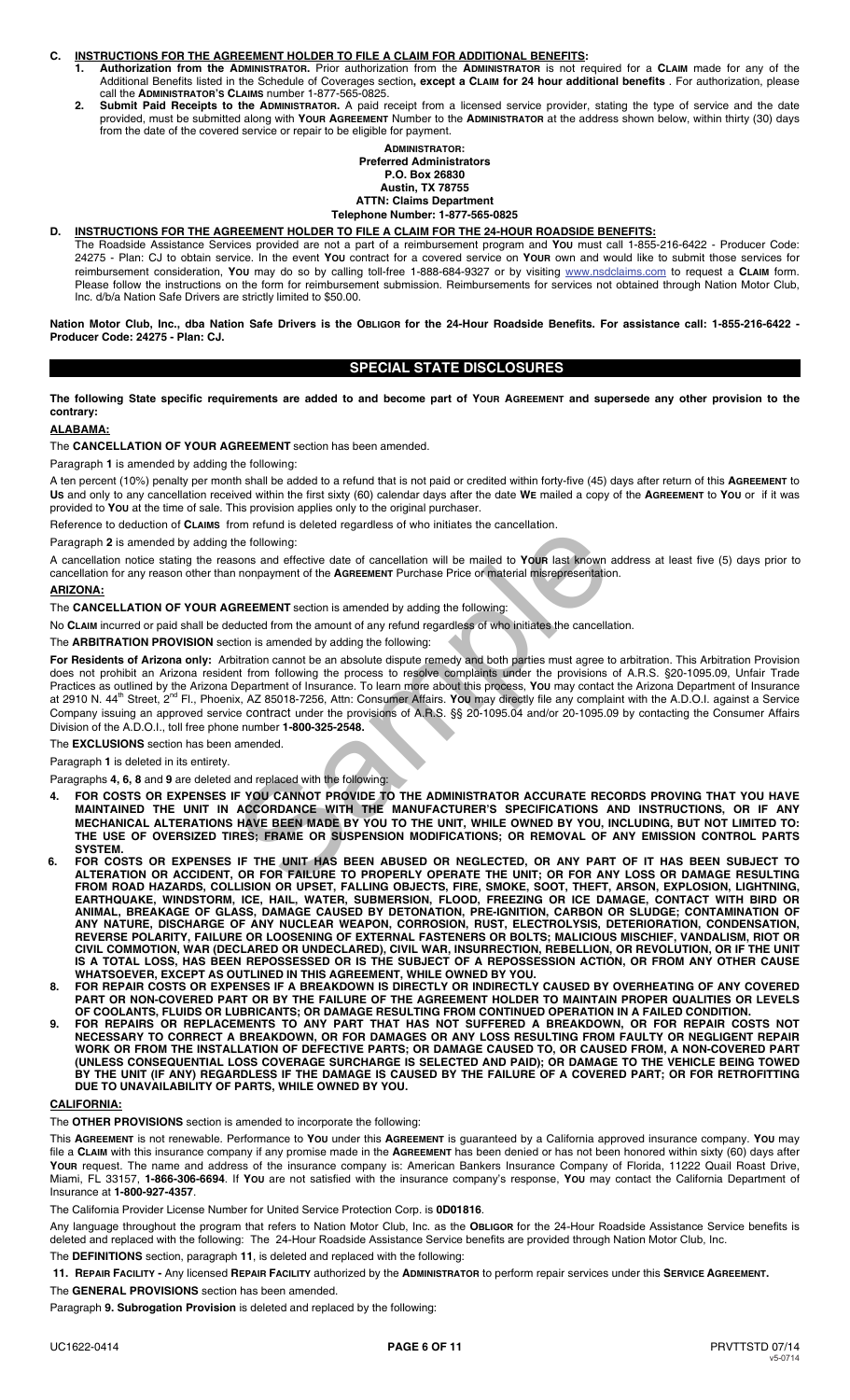**9. Subrogation Provision:** In the event that coverage is provided under this **AGREEMENT**, **WE** shall be subrogated to all the rights **YOU** may have to recover against any person or organization arising out of a safety defect which is the subject of a voluntary or mandatory recall campaign, as well as out of any order, judgment, consent decree, or other settlement, and **YOU** shall execute and deliver instruments and papers and do what is reasonably necessary to secure such rights (and is without prejudice to **YOUR** own legal rights and privileges). **YOU** shall do nothing to prejudice those rights. Further, all amounts recovered by **YOU** for which **YOU** have received benefits under this **AGREEMENT** shall belong to, and be paid to **US**, up to the amount of benefits paid under this **AGREEMENT**.

Paragraph **10. Maintenance Requirements** is amended by deleting the first sentence and replacing with the following:

### **10. Maintenance Requirements:**

 **In order to keep this AGREEMENT in effect, YOU must have the UNIT checked and serviced in accordance with the manufacturer's recommendations.** 

The **ARBITRATION PROVISION** section is deleted in its entirety.

The **EXCLUSIONS** section has been amended.

Paragraphs **4, 6, 7** and **8** are deleted and replaced with the following:

- **4. FOR COSTS OR EXPENSES IF YOU CANNOT PROVIDE TO THE ADMINISTRATOR ACCURATE RECORDS PROVING THAT YOU HAVE MAINTAINED THE FAILED COVERED UNIT IN ACCORDANCE WITH THE MANUFACTURER'S SPECIFICATIONS AND INSTRUCTIONS, OR IF ANY MECHANICAL ALTERATIONS HAVE BEEN MADE BY YOU TO THE UNIT, INCLUDING, BUT NOT LIMITED TO: THE USE OF OVERSIZED TIRES; FRAME OR SUSPENSION MODIFICATIONS; OR REMOVAL OF ANY EMISSION CONTROL PARTS SYSTEM;**
- **6. FOR COSTS OR EXPENSES IF THE UNIT HAS BEEN ABUSED OR NEGLECTED, OR ANY PART OF IT HAS BEEN SUBJECT TO ALTERATION OR ACCIDENT, OR FOR FAILURE TO PROPERLY OPERATE THE UNIT; OR FOR ANY LOSS OR DAMAGE RESULTING FROM ROAD HAZARDS, COLLISION OR UPSET, FALLING OBJECTS, FIRE, SMOKE, SOOT, THEFT, ARSON, EXPLOSION, LIGHTNING, EARTHQUAKE, WINDSTORM, ICE, HAIL, WATER, SUBMERSION, FLOOD, FREEZING OR ICE DAMAGE, CONTACT WITH BIRD OR ANIMAL, BREAKAGE OF GLASS, DAMAGE CAUSED BY DETONATION, PRE-IGNITION, CARBON OR SLUDGE; CONTAMINATION OF ANY NATURE (MEANS UNINTENDED PRESENCE OR INTRODUCTION OF CONTAMINENTS), DISCHARGE OF ANY NUCLEAR WEAPON, CORROSION, RUST, ELECTROLYSIS, DETERIORATION, CONDENSATION, REVERSE POLARITY, FAILURE OR LOOSENING OF EXTERNAL FASTENERS OR BOLTS; MALICIOUS MISCHIEF, VANDALISM, RIOT OR CIVIL COMMOTION, WAR (DECLARED OR UNDECLARED), CIVIL WAR, INSURRECTION, REBELLION, OR REVOLUTION, OR IF THE UNIT IS A TOTAL LOSS, HAS BEEN REPOSSESSED OR IS THE SUBJECT OF A REPOSSESSION ACTION, OR FROM ANY OTHER CAUSE WHATSOEVER, EXCEPT AS OUTLINED IN THIS AGREEMENT.**
- **7. FOR LIABILITIES FOR DAMAGE TO PROPERTY OR FOR INJURY TO OR FOR LIABILITIES FOR NON INTENTIONAL ACTS CAUSING DEATH OF ANY PERSON ARISING OUT OF THE OPERATION, REPAIR, MAINTENANCE OR USE OF THE UNIT, WHETHER OR NOT RELATED TO ANY COVERED PART, OR FOR CONSEQUENTIAL LOSSES OR DAMAGE, UNLESS SPECIFICALLY COVERED HEREIN;**
- **8. FOR ANY MECHANICAL PROBLEMS THAT EXISTED PRIOR TO THE PURCHASE OF THIS AGREEMENT OR FOR REPAIR COSTS OR EXPENSES IF A BREAKDOWN IS DIRECTLY OR INDIRECTLY CAUSED BY OVERHEATING OF ANY COVERED PART OR NON-COVERED PART OR BY THE FAILURE OF THE AGREEMENT HOLDER TO MAINTAIN PROPER QUALITIES OR LEVELS OF COOLANTS, FLUIDS OR LUBRICANTS; OR DAMAGE RESULTING FROM CONTINUED OPERATION IN A FAILED CONDITION.**

The **CANCELLATION OF YOUR AGREEMENT** section has been amended.

Paragraph **1** and **2** are deleted and replaced with the following:

- **1. YOU** may cancel this **AGREEMENT** at any time, including when a loss of the **UNIT** occurs, or when **YOU** sell the **UNIT** without transfer of this **AGREEMENT**. To cancel, **YOU** must submit a written request and return this **AGREEMENT** to the selling dealer or directly to the **ADMINISTRATOR**. An odometer statement indicating the odometer reading at the date of the request (if applicable) and a signed cancellation request form will be required to process **YOUR** refund. If this **AGREEMENT** is canceled within the first sixty (60) days, **YOU** will be refunded the entire **AGREEMENT** Purchase Price. If this **AGREEMENT** is canceled after the first sixty (60) days or if a **CLAIM** has been made, **YOU** will be refunded an amount of the **AGREEMENT** Purchase Price according to the pro-rata method. The refund equals the greater of the days in force or the miles driven based on the Term of the **PLAN** selected and the date coverage begins, less an administrative fee of ten percent (10%) of the **AGREEMENT** Purchase Price or twenty-five dollars (\$25.00), whichever is less. In the event of cancellation, the Lienholder, if any, will be named on the cancellation refund check as its interest may appear. The right to cancel this **AGREEMENT** is non-transferable and shall apply only to the original **AGREEMENT** Holder. ED BY OVERHEATING OF ANY COVERED PAIR<br>
FAILURE OF THE AGREEMENT HOLDER T<br>
FVELS OF COOLANTS, FLUIDS OR LUBRIC<br>
FUCURE CONTINUED OPERATION IN A FAILED CONDITION<br>
INTERMENT section has been amended.<br>
INTERMENT and the follow
- **2. WE** may cancel this **AGREEMENT** for nonpayment of the **AGREEMENT** Purchase Price or for a material misrepresentation made in obtaining this **AGREEMENT** or in the submission of a **CLAIM. WE** will refund an amount of the **AGREEMENT** Purchase Price according to the pro-rata method paid within thirty (30) days of the date of cancellation. The refund equals the greater of the days in force or the miles driven based on the Term of the **PLAN** selected and the date coverage begins. In the event of cancellation, the Lienholder, if any, will be named on the cancellation refund check as its interest may appear. A written notice of cancellation, stating the effective date and reason for the cancellation will be mailed to the **AGREEMENT** Holder at the last known address. The **AGREEMENT** ceases to be valid no less than five (5) days after the postmark date of the notice.

#### **COLORADO:**

The **OTHER PROVISIONS** section is amended by adding the following:

Policy Number SFM-4491-CO-1.

#### **CONNECTICUT:**

The **ARBITRATION PROVISION** section is amended by adding the following:

**RESOLUTION OF DISPUTES:** If **WE** are unable to resolve any disputes with **YOU** regarding this warranty, **YOU** may file a written complaint with the State of Connecticut, Insurance Department, P.O. Box 816, Hartford, CT 061242-0816, Attn: Consumer Affairs. The written complaint must contain a description of the dispute, the purchase price of the item subject to the extended warranty, the cost of repair of the item, and a copy of the extended warranty contract.

The **CANCELLATION OF YOUR AGREEMENT** section, paragraph **1** is amended by adding the following:

**YOU** may cancel this **AGREEMENT** if the **UNIT** is sold, lost, stolen, or destroyed.

The **GUIDE TO FILING A CLAIM** section is amended by adding the following:

If the **UNIT** is in the repair facility at the time the **AGREEMENT** expires, the expiration date will automatically be extended until the repair is complete.

## **FLORIDA:**

The **OTHER PROVISIONS** section of the **DECLARATION PAGE** is amended as follows:

The entity obligated to perform under this **AGREEMENT**, which is referred to as "**WE", "US" AND "OUR"** throughout the **AGREEMENT**, is **United Service Protection, Inc**., P.O. Box 21647, St. Petersburg, Florida 33742. The telephone number is **1-800-283-0785.**

The **ADMINISTRATOR** of this **AGREEMENT** is **Service Group Administrators**, PO Box 26830, Austin, TX 78755, The telephone number is **855-263-1681**, Florida **License 60122.** 

The privacy statement is deleted and replaced with the following:

To review the General Privacy Policy of United Service Protection, Inc., an Assurant Solutions company, please visit http://www.assurantsolutions.com/pri-privacy-notice-t4.html.

The following statement is added:

The rate charged for this **AGREEMENT** is not subject to regulation by the Florida Office of Insurance Regulation.

The **ARBITRATION PROVISION** section is amended by adding the following:

While arbitration is mandatory, the outcome of any arbitration shall be non-binding on the parties, and either party shall, following arbitration, have the right to reject the arbitration award and bring suit in a court of competent jurisdiction. The arbitration action will take place in the county where **YOU** reside.

The **CANCELLATION OF YOUR AGREEMENT** section, paragraph **1** is amended. The reference to a twenty-five dollar (\$25.00) administrative fee is deleted and replaced with an administrative fee equal to five percent (5%) of the gross **AGREEMENT** Purchase Price.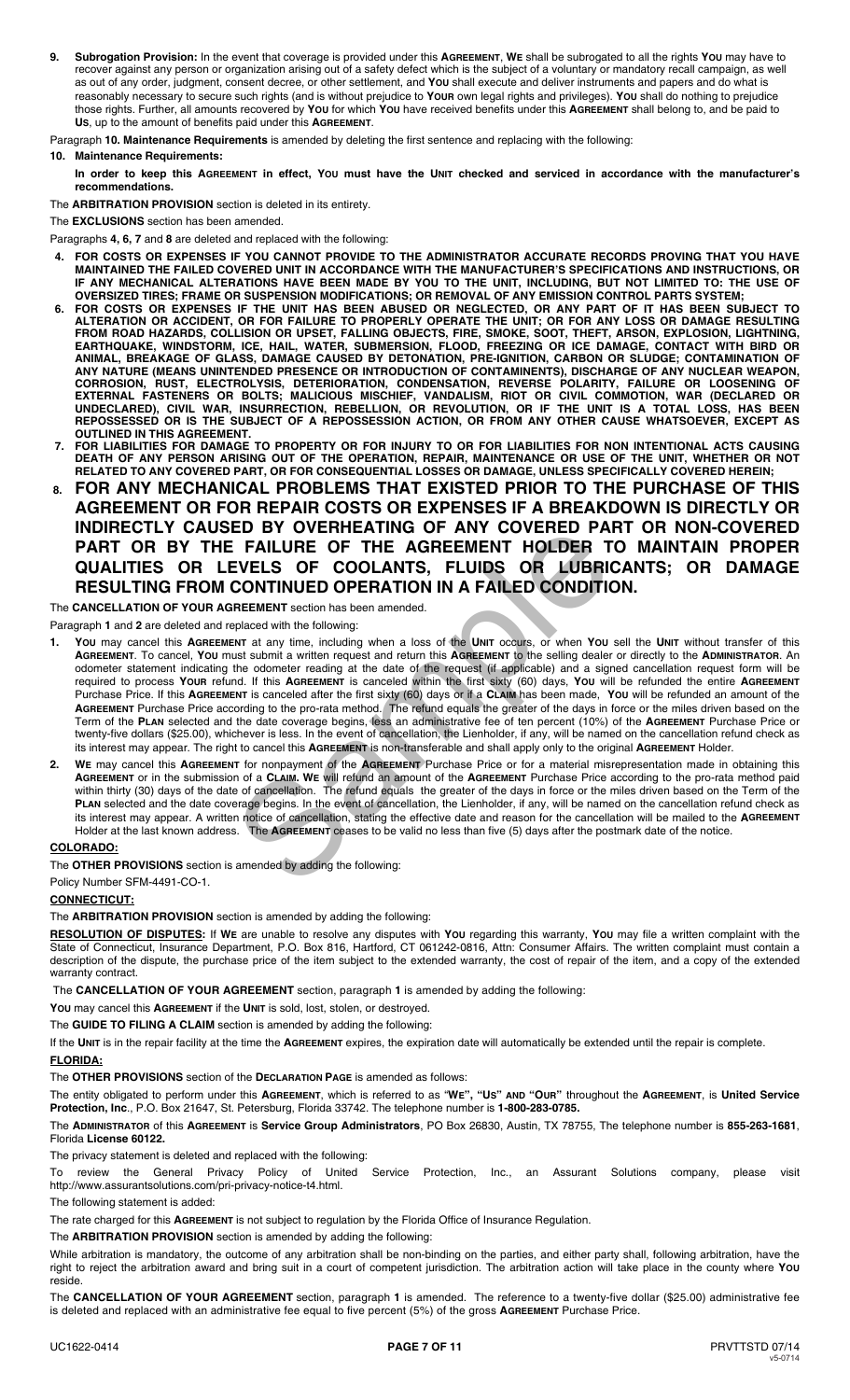The **TRANSFER OF YOUR AGREEMENT** section is deleted and replaced with the following:

**This AGREEMENT is for YOUR benefit and is transferable to the next subsequent private purchaser of the UNIT** only while the **AGREEMENT is in force and if certain conditions are met. YOU may not transfer this AGREEMENT if the UNIT is sold or traded (retail or wholesale) to a dealer or wholesaler.** 

**A completed transfer application and a forty dollar (\$40) transfer fee must be submitted to the ADMINISTRATOR within thirty (30) days of a change in ownership, along with the following:** 

- **1. A notarized copy of the documentation showing change of title and odometer reading;**
- **2. Proof of maintenance recommended by the manufacturer; and**
- **3. If the manufacturer's warranty requires a transfer, a copy of the completed transfer form.**

**The requisite transfer application form may be obtained from the ADMINISTRATOR. Transfer applications are subject to approval by the ADMINISTRATOR. In the event the transfer application, fee, and required documentation is postmarked after thirty (30) days of the change in ownership, then this AGREEMEN**T **will be deemed NON-TRANSFERABLE.** 

## **GEORGIA:**

The **ARBITRATION PROVISION** section is deleted in its entirety.

The **EXCLUSIONS** section has been amended.

Paragraphs **4, 6** and **8,** are deleted and replaced with the following:

- **4. FOR COSTS OR EXPENSES IF YOU CANNOT PROVIDE TO THE ADMINISTRATOR ACCURATE RECORDS PROVING THAT YOU HAVE MAINTAINED THE UNIT IN ACCORDANCE WITH THE MANUFACTURER'S SPECIFICATIONS AND INSTRUCTIONS, OR IF ANY MECHANICAL ALTERATIONS HAVE BEEN MADE BY YOU OR WITH YOUR KNOWLEDGE TO THE UNIT, INCLUDING, BUT NOT LIMITED TO: THE USE OF OVERSIZED TIRES; FRAME OR SUSPENSION MODIFICATIONS; OR REMOVAL OF ANY EMISSION CONTROL PARTS SYSTEM.**
- **6. FOR COSTS OR EXPENSES IF THE UNIT HAS BEEN ABUSED OR NEGLECTED, OR ANY PART OF IT HAS BEEN SUBJECT TO ALTERATION OR ACCIDENT, OR FOR FAILURE TO PROPERLY OPERATE THE UNIT BY YOU OR WITH YOUR KNOWLEDGE; OR FOR ANY LOSS OR DAMAGE RESULTING FROM ROAD HAZARDS, COLLISION OR UPSET, FALLING OBJECTS, FIRE, SMOKE, SOOT, THEFT, ARSON, EXPLOSION, LIGHTNING, EARTHQUAKE, WINDSTORM, ICE, HAIL, WATER, SUBMERSION, FLOOD, FREEZING OR ICE DAMAGE, CONTACT WITH BIRD OR ANIMAL, BREAKAGE OF GLASS, DAMAGE CAUSED BY DETONATION, PRE-IGNITION, CARBON; CONTAMINATION OF ANY NATURE, DISCHARGE OF ANY NUCLEAR WEAPON, CORROSION, RUST, ELECTROLYSIS, DETERIORATION, CONDENSATION, REVERSE POLARITY, FAILURE OR LOOSENING OF EXTERNAL FASTENERS OR BOLTS; MALICIOUS MISCHIEF, VANDALISM, RIOT OR CIVIL COMMOTION, WAR (DECLARED OR UNDECLARED), CIVIL WAR, INSURRECTION, REBELLION, OR REVOLUTION, OR IF THE UNIT IS A TOTAL LOSS, HAS BEEN REPOSSESSED OR IS THE SUBJECT OF A REPOSSESSION ACTION, OR FROM ANY OTHER CAUSE WHATSOEVER, EXCEPT AS OUTLINED IN THIS AGREEMENT.**
- **8. FOR ANY MECHANICAL PROBLEMS THAT EXISTED PRIOR TO THE PURCHASE OF THIS AGREEMENT AND KNOWN BY YOU OR FOR REPAIR COSTS OR EXPENSES WHILE OWNED BY YOU IF A BREAKDOWN IS DIRECTLY OR INDIRECTLY CAUSED BY OVERHEATING OF ANY COVERED PART OR NON-COVERED PART OR BY THE FAILURE OF THE AGREEMENT HOLDER TO MAINTAIN PROPER QUALITIES OR LEVELS OF COOLANTS, FLUIDS OR LUBRICANTS; OR DAMAGE RESULTING FROM CONTINUED OPERATION IN A FAILED CONDITION.**

The **CANCELLATION OF YOUR AGREEMENT** section has been amended:

Paragraph **1** is amended by adding the following:

An administrative fee and any **CLAIMS** paid will not be deducted from any refund owed.

#### Paragraph **2** is amended as follows:

**WE** may only cancel this **AGREEMENT** based on one or more of the following reasons: (A) non-payment of the **AGREEMENT** Purchase Price; (B) fraud; or (C) a material misrepresentation made by **YOU.** If **WE** cancel this **AGREEMENT WE** will mail written notice of cancellation at least ten (10) days prior to the effective date of cancelation for non-payment of the **AGREEMENT** Purchase Price or thirty (30) days prior for any other reason. An administrative fee will not be deducted from any refund owed. COOLANTS, FLUIDS OR LUBRICANTS; OR DAMAGE RESULTING FROM COOLANTS, FLUIDS OR LUBRICANTS; OR DAMAGE RESULTING FROM SHE CONTO ARE CONTINUES.<br>
The following:<br>
The following:<br>
The following of the following reasons (A) non-pay

Paragraph **3** is deleted and replaced with the following:

Cancellation shall be in accordance with O.C.G.A. § 33-24-44.

#### **HAWAII:**

## The **CANCELLATION OF YOUR AGREEMENT** section has been amended.

Paragraph **1** is amended by adding the following:

A ten percent (10%) penalty per month shall be added to a refund that is not paid or credited within forty-five (45) days after return of this **AGREEMENT** to **US** and only to any cancellation received within the first sixty (60) calendar days. This provision applies only to the original purchaser.

Paragraph **2** is amended by adding the following:

If **WE** cancel this **AGREEMENT**, **WE** will mail written notice of cancellation at least five (5) days prior to the effective date of cancellation for any reason other than nonpayment of the **AGREEMENT** Purchase Price, material misrepresentation or substantial breach of duties.

#### **IDAHO:**

The **OTHER PROVISIONS** section is amended by adding the following:

Coverage afforded under this **AGREEMENT** is not guaranteed by the Idaho Insurance Guaranty Association.

#### **ILLINOIS:**

The **CANCELLATION OF YOUR AGREEMENT** section, paragraph **1** is amended as follows:

All references to the administrative fee of twenty-five dollars (\$25.00) are deleted and replaced with an administrative fee of ten percent (10%) of the **AGREEMENT** Purchase Price or twenty-five dollars (\$25.00), whichever is less.

#### **INDIANA:**

The **OTHER PROVISIONS** section is amended by adding the following:

**YOUR** proof of payment to **US** or the **ADMINISTRATOR** which issued this **AGREEMENT** shall be considered proof of payment to the insurance company identified on the **DECLARATION PAGE** which insures obligations to **YOU**.

The **NOTICE TO SERVICE AGREEMENT HOLDER** section has been amended.

Paragraph **1** is deleted and replaced with the following:

1. This **SERVICE AGREEMENT** is not a contract of Insurance and is not subject to Indiana insurance law.

The **ARBITRATION PROVISION** section is amended by adding the following:

**While arbitration is mandatory, the outcome of any arbitration shall be non-binding on the parties, and either party shall, following arbitration, have the right to reject the arbitration award and bring suit in a court of competent jurisdiction. The arbitration action will take place in the county where YOU reside.** 

The **EXCLUSIONS** provision has been amended.

Paragraph **8** is deleted and replaced with the following:

**8. FOR ANY MECHANICAL PROBLEMS KNOWN BY YOU THAT EXISTED PRIOR TO THE PURCHASE OF THIS AGREEMENT OR FOR REPAIR COSTS OR EXPENSES IF A BREAKDOWN IS DIRECTLY OR INDIRECTLY CAUSED BY OVERHEATING OF ANY COVERED PART OR NON-COVERED PART OR BY THE FAILURE OF THE AGREEMENT HOLDER TO MAINTAIN PROPER QUALITIES OR LEVELS OF COOLANTS, FLUIDS OR LUBRICANTS; OR DAMAGE RESULTING FROM CONTINUED OPERATION IN A FAILED CONDITION.** 

## **IOWA:**

The **OTHER PROVISIONS** section is amended by adding the following:

The Iowa Commissioner of Insurance may be contacted at the following address: Iowa Insurance Division, 330 Maple Street, Des Moines, Iowa 50319- 0065.

#### The **CANCELLATION OF YOUR AGREEMENT** section, paragraph **2** is amended as follows:

**WE** will mail written notice of cancellation to **YOU** at least fifteen (15) days prior to the effective date of cancellation and refund any unearned fee.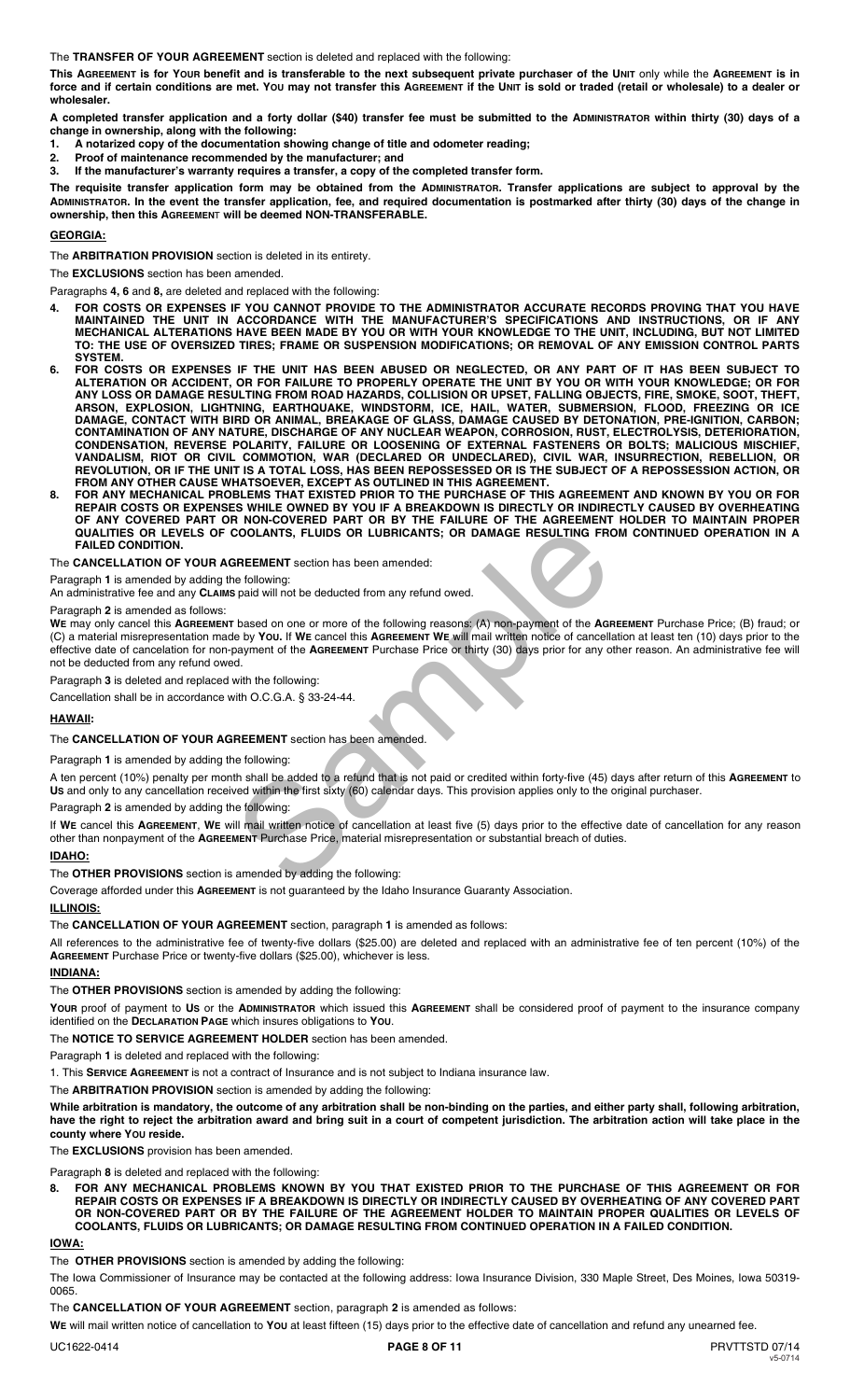## **LOUISIANA:**

The **ARBITRATION PROVISION** section is deleted in its entirety.

The **CANCELLATION OF YOUR AGREEMENT** section and the **RIGHT TO RETURN YOUR AGREEMENT** section are amended as follows: No **CLAIM** incurred or paid shall be deducted from the amount of any refund*.*

## **MAINE:**

The **CANCELLATION OF YOUR AGREEMENT** section has been amended.

Paragraph **1** is amended as follows:

All references to the administrative fee of twenty-five dollars (\$25.00) are deleted and replaced with an administrative fee of ten percent (10%) of the **AGREEMENT** Purchase Price or twenty-five dollars (\$25.00), whichever is less.

Paragraph **2** is amended as follows:

The last sentence is replaced with the following:

A written notice of cancellation, stating the effective date and reason for the cancellation will be mailed to the **AGREEMENT** Holder at the last known address at least 15 days before the effective date of the cancellation.

## **MARYLAND:**

The **CANCELLATION OF YOUR AGREEMENT** section, paragraph **1** is amended by adding the following:

A ten percent (10%) penalty per month shall be added to a refund that is not paid or credited within forty-five (45) days after return of this **AGREEMENT** to **US** and only to any cancellation received within the first sixty (60) calendar days after the date **WE** mailed a copy of the **AGREEMENT** to **YOU** or if it was provided to **YOU** at the time of sale. This provision applies only to the original purchaser.

## **MASSACHUSETTS:**

The **OBLIGOR** under this **AGREEMENT**, which is referred to as "**WE", "US" AND "OUR"** throughout the **AGREEMENT**, is the Dealer, the address and telephone number for which are provided on the **AGREEMENT DECLARATION PAGE**.

#### The **OTHER PROVISIONS** section is amended by adding the following:

**NOTICE TO AGREEMENT HOLDER: PURCHASE OF THIS AGREEMENT IS NOT REQUIRED IN ORDER TO REGISTER OR FINANCE A VEHICLE. THE BENEFITS PROVIDED MAY DUPLICATE EXPRESS MANUFACTURER'S OR SELLER'S WARRANTIES THAT COME AUTOMATICALLY WITH EVERY SALE. THE SELLER OF THIS COVERAGE IS REQUIRED TO INFORM YOU OF ANY WARRANTIES AVAILABLE TO YOU WITHOUT THIS AGREEMENT.** 

Chapter 90, Section 7N.25 of Massachusetts General Laws requires an automobile dealer to provide a warranty covering certain classes of used motor Vehicles as follows:

**Used Vehicles with less than 40,000 miles at the time of sale:** Provides coverage for ninety (90) days or 3,750 miles, whichever occurs first.

**Used Vehicles with 40,000 miles or more, but less than 80,000 miles at the time of sale:** Provides coverage for sixty (60) days or 2,500 miles, whichever occurs first.

**Used Vehicles with 80,000 miles or more, but less than 125,000 miles at time of sale:** Provides coverage for thirty (30) days or 1,250 miles, whichever occurs first.

The **UNIT YOU** have purchased may be covered by this law. If so, the following is added to this **AGREEMENT**: In addition to the dealer warranty required by this law, **YOU** have elected to purchase this **AGREEMENT**, which may provide **YOU** with additional protection during the dealer warranty period and provides protection after the dealer warranty has expired. **YOU** have been charged separately only for this **AGREEMENT**. The required dealer warranty is provided free of charge. Furthermore, the Definition, Coverage, and Exclusions stated in this **AGREEMENT** apply only to this **AGREEMENT** and not the terms of the required dealer warranty. or more, but less than 125,000 miles at time of sale: Provides coverage<br>be covered by this law. If so, the following is added to this AGREEMENT: In a<br>crchase this AGREEMENT, which may provide You with additional protection

### **MINNESOTA:**

The **OTHER PROVISIONS** section is amended as follows:

All references to American Bankers Insurance Company of Florida are replaced to read American Reliable Insurance Company.

**Notice:** Minnesota Statute 325F.662, subd.2, provides for express warranty coverage on used vehicles as follows:

(1) if the used motor vehicle has less than 36,000 miles, the warranty must remain in effect for at least 60 days or 2,500 miles, whichever comes first;

(2) if the used motor vehicle has 36,000 miles or more but less than 75,000 miles, the warranty must remain in effect for at least 30 days or 1,000 miles, whichever comes first.

All coverage provided for **YOUR UNIT** under this motor **SERVICE AGREEMENT** shall exclude coverage currently in force under any express warranty providing **the** same coverage for such **UNIT** as outlined above.

The **ARBITRATION PROVISION** section is amended by adding the following:

**ANY ARBITRATION SHALL TAKE PLACE IN THE STATE WHERE YOU RESIDE OR AT ANY OTHER PLACE AGREED TO IN WRITING BY YOU AND UNITED SERVICE PROTECTION CORP.**

The **CANCELLATION OF YOUR AGREEMENT** section has been amended.

Paragraph **2** is amended by adding the following:

If **WE** cancel this **AGREEMENT**, **WE** will mail written notice of cancellation at least fifteen (15) days prior to the effective date of cancellation for any reason other than nonpayment of the **AGREEMENT** Purchase Price, material misrepresentation or substantial breach of duties.

### **MISSISSIPPI:**

The **ARBITRATION PROVISION** section is deleted in its entirety.

#### **MISSOURI:**

The last paragraph of the **OTHER PROVISIONS** section is deleted and replaced with the following:

The obligations under this **AGREEMENT** are insured by an insurance policy issued by **American Bankers Insurance Company of Florida**, at 11222 Quail Roost Drive, Miami, FL 33157. In the event any covered service is not paid within sixty (60) days after proof of loss has been filed, including a **CLAIM** for the refund of the unearned **AGREEMENT** Purchase Price, or **ADMINISTRATOR** ceases to do business or goes bankrupt, **YOU** may apply directly to **American Bankers Insurance Company of Florida**. Please call **1-866-306-6694** for instructions.

## The **CANCELLATION OF YOUR AGREEMENT** section has been amended.

The last sentence of Paragraph **2** is amended as follows:

A written notice of cancellation, stating the effective date and reason for the cancellation will be mailed to the **AGREEMENT** Holder at the last known address at least 15 days before the effective date of the cancellation.

## **NEBRASKA:**

The **ARBITRATION PROVISION** section is deleted in its entirety.

#### **NEW HAMPSHIRE:**

The **OTHER PROVISIONS** section is amended to add the following:

In the event **YOU** do not receive satisfaction under this **AGREEMENT**, **YOU** may contact the **New Hampshire Insurance Department at 21 South Fruit Street, Suite 14, Concord, NH 03301, 1-800-852-3416.**

#### **NEW JERSEY:**

The **CANCELLATION OF YOUR AGREEMENT** section has been amended.

Paragraph **2** is amended by deleting and replacing the last sentence with the following:

A written notice of cancellation, stating the effective date and reason for the cancellation will be mailed to the **AGREEMENT** Holder at the last known address at least 5 days before the effective date of the cancellation for any reason other than nonpayment of the **AGREEMENT** Purchase Price or material misrepresentation.

#### **NEW MEXICO:**

The **RIGHT TO RETURN YOUR AGREEMENT** section is amended as follows: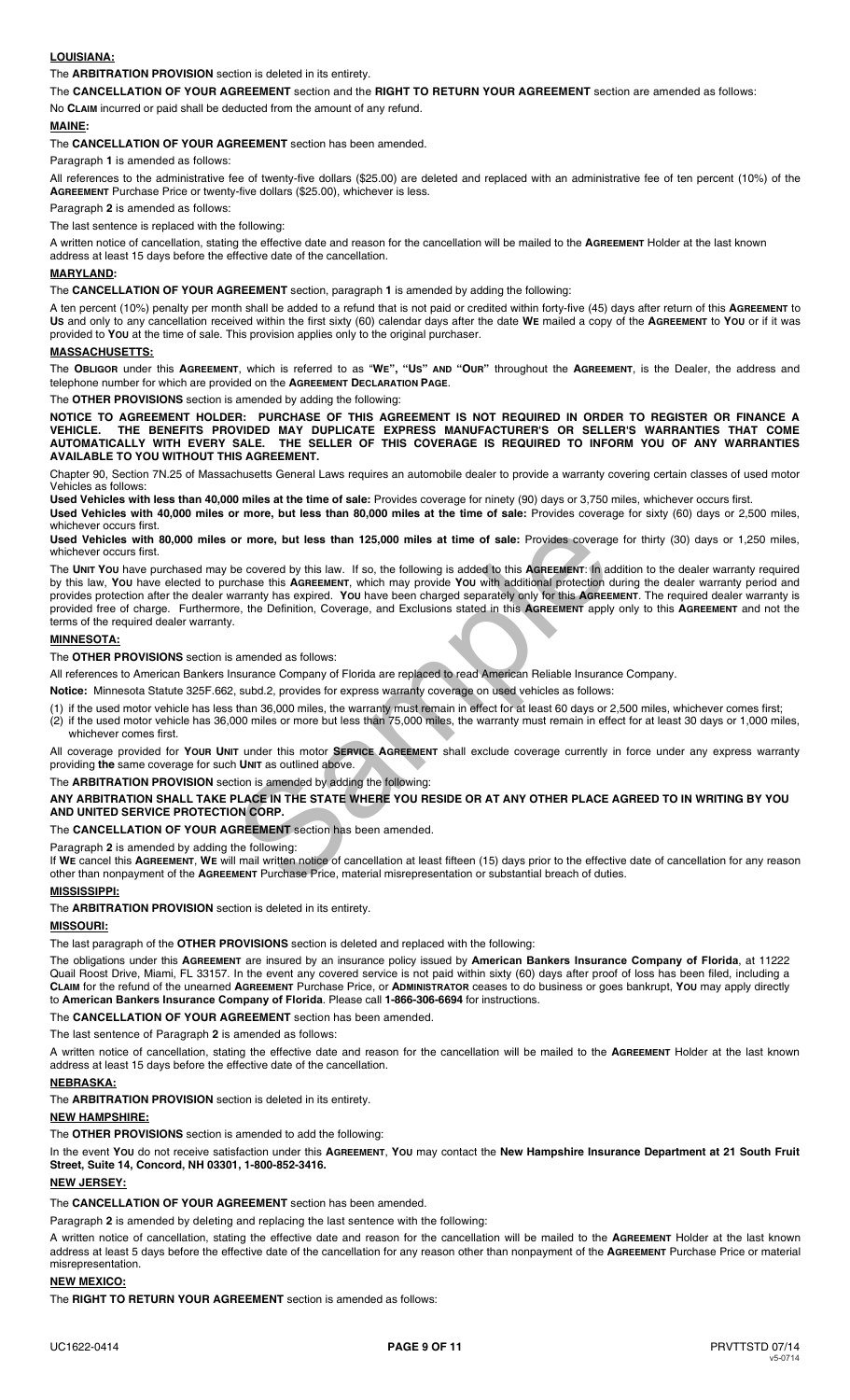If this **AGREEMENT** is returned within the first sixty (60) days from date of purchase and a refund is not credited within sixty (60) days after the return**, WE** shall pay You a penalty of ten percent (10%) of the AGREEMENT Purchase Price for each thirty (30) day period or portion thereof that the refund, and any accrued penalties, remain unpaid. This provision applies only to the original purchaser.

# The **CANCELLATION OF YOUR AGREEMENT** section has been amended.

Paragraph **2** is amended by adding the following:

**2**. After this **AGREEMENT** has been in effect for seventy (70) days, **WE** may not cancel this **AGREEMENT** except for one of the following reasons: (A) nonpayment of the **AGREEMENT** Purchase Price; or (B) discovery of fraud or material misrepresentation made by **YOU** in obtaining this **AGREEMENT** or in presenting a **CLAIM** for service. If **WE** cancel this **AGREEMENT** based on one or more of these reasons, **WE** will mail written notice of cancellation to **YOU** at least fifteen (15) days prior to the effective date of cancellation.

### **NEW YORK:**

The **CANCELLATION OF YOUR AGREEMENT** section has been amended.

Paragraph **1** is amended by adding the following:

A ten percent (10%) penalty per month shall be added to a refund that is not paid or credited within thirty (30) days after return of this **AGREEMENT** to **US** and only to any cancellation received within the first sixty (60) calendar days. This provision applies only to the original purchaser.

Paragraph **2** is amended to incorporate the following:

If **WE** cancel this **AGREEMENT**, **WE** will mail written notice of cancellation at least fifteen (15) days prior to the effective date of cancellation for any reason other than nonpayment of the **AGREEMENT** Purchase Price, material misrepresentation or substantial breach of duties.

## **NORTH CAROLINA:**

#### The **CANCELLATION OF YOUR AGREEMENT** section has been amended.

All references to the administrative fee of twenty-five dollars (\$25.00) are deleted and replaced with an administrative fee of ten percent (10%) of the **AGREEMENT** Purchase Price or twenty-five dollars (\$25.00), whichever is less.

Paragraph **2** is amended to delete the first sentence and replace with the following:

**WE** may cancel this **AGREEMENT** for nonpayment of the **AGREEMENT** Purchase Price or for direct violation of the **AGREEMENT** by **YOU**.

## **OKLAHOMA:**

The **OTHER PROVISIONS** section is amended as follows:

The entity obligated to perform under this **AGREEMENT**, which is referred to as "**WE", "US" AND "OUR"** throughout the **AGREEMENT**, is **Assurant Service Protection, Inc**., P.O. Box 21647, St. Petersburg, Florida 33742. The telephone number is **1-800-283-0785.**

The privacy statement is deleted and replaced with the following:

To review the General Privacy Policy of Assurant Service Protection, Inc., an Assurant Solutions company, please visit http://www.assurantsolutions.com/priv-privacy-notice-t4.html.

## The following is added:

Coverage afforded under this **AGREEMENT** is not guaranteed by the Oklahoma Insurance Guaranty Association. Oklahoma service warranty statutes do not apply to **COMMERCIAL USE** references in service warranty contracts.

The **ARBITRATION PROVISION** section is deleted and replaced with the following:

**NON-BINDING ARBITRATION: Read The Following Arbitration Provision ("Provision**") **Carefully. It Limits Certain Of YOUR Rights, Including YOUR Right To Obtain Relief or Damages Through Court Action Prior to Engaging in Non-Binding Arbitration.** 

Disputes under this **AGREEMENT** shall be subject to mandatory, non-binding arbitration. To begin arbitration, either **YOU** or **WE** must make a written demand to the other party for arbitration. The arbitration will take place before a single arbitrator. It will be administered in keeping with the Expedited Procedures of the Commercial Arbitration Rules ("Rules") of the American Arbitration Association ("AAA") in effect when the **CLAIM** is filed. **YOU** may get a copy of these AAA's Rules by contacting AAA at 1633 Broadway, 10th Floor, New York, NY 10019, calling 1-800-778-7879 or visiting www.adr.org. The filing fees to begin and carry out arbitration will be shared equally between **YOU** and **Us**. This does not prohibit the arbitrator from giving the winning party their fees and expenses of the arbitration. Unless **YOU** and **WE** agree, the arbitration will take place in the county and State where **YOU** live. The Federal Arbitration Act, 9 U.S.C. § 1, et seq., will govern and no state, local or other arbitration law will apply. The arbitration decision will not be binding on either party, and following such decision either party may elect to bring suit in a court of competent jurisdiction with respect to the **CLAIM** or **CLAIMS** considered in the arbitration proceeding. **YOU** also agree that any arbitration proceeding will only consider **YOUR CLAIMS**. **CLAIMS** by, or on behalf of, other individuals will not be arbitrated in any proceeding that is considering **YOUR CLAIMS**. Please refer to the **SPECIAL STATE DISCLOSURE** section of this **AGREEMENT** for any added requirements in **YOUR** state. In the event this Arbitration Provision is not approved by the appropriate state regulatory agency, and/or is stricken, severed, or otherwise deemed unenforceable by a court of competent jurisdiction, **YOU** and **WE** specifically agree to waive and forever give up the right to a trial by jury. Instead, in the event any litigation arises between **YOU** and **US**, any such lawsuit will be tried before a judge, and a jury will not be impaneled or struck. MENT is not guaranteed by the Oklahoma Insurance Guaranty Association. O<br>nces in service warranty contracts.<br>tion is deleted and replaced with the following:<br>**In The Following Arbitration Provision** ("**Provision**") **Carefu** 

# The **CANCELLATION OF YOUR AGREEMENT** section has been amended.

Paragraphs **1** and **2** are deleted and replaced with the following:

- **1. YOU** may cancel this **AGREEMENT** at any time, including when a loss of the **UNIT** occurs or when **YOU** sell the **UNIT** without transfer of this **AGREEMENT**. To cancel, **YOU** must submit a written request and return this **AGREEMENT** to the selling dealer or directly to the **ADMINISTRATOR**. An odometer statement indicating the odometer reading at the date of the request (if applicable) and a signed cancellation request form will be required to process **YOUR** refund. If **YOU** cancel this **AGREEMENT** within the first sixty (60) days and no **CLAIMS** have been filed, the refund will be based upon one hundred percent (100%) of the unearned pro rata premium. If **YOU** cancel the **AGREEMENT** after the first sixty (60) days or have made a **CLAIM** within the first sixty (60) days, the refund will be one hundred percent (100%) of the unearned pro rata premium less (a) ten percent (10%) of the unearned pro rata premium or twenty-five dollars (\$25.00), whichever is less and (b) the actual cost of any service provided under the **AGREEMENT**. In the event of cancellation, the LIENHOLDER identified on the **Declaration Page**, if any, will be named on a cancellation refund check as its interest may appear.
- **2. WE** may cancel this **AGREEMENT** for nonpayment of the **AGREEMENT** Purchase Price, or for a material misrepresentation made in obtaining this **AGREEMENT** or in the submission of a **CLAIM**, or in the event **YOUR UNIT** is modified/altered as listed in the **AGREEMENT** exclusions or is used in a manner excluded by the **AGREEMENT**. If this **AGREEMENT** is canceled by **US,** the refund will be based upon one hundred percent (100%) of the unearned pro rata premium, less the actual cost of any service provided under the **AGREEMENT.** In the event of cancellation, the Lienholder, if any, will be named on the cancellation refund check as its interest may appear. A written notice of cancellation, stating the effective date and reason for the cancellation will be mailed to the **AGREEMENT** Holder at the last known address at least 5 days before the effective date of the cancellation.

Paragraph **3** is deleted in its entirety.

# **OREGON:**

The **ARBITRATION PROVISION** section is deleted in its entirety.

# **SOUTH CAROLINA:**

The **OTHER PROVISIONS** section is amended by adding the following:

If **WE** do not timely resolve such matters within sixty (60) days of proof of loss **YOU** may contact the South Carolina Department of Insurance, P.O. Box 100105, Columbia, South Carolina, 29202. The telephone is **1-800-768-3467**.

The **CANCELLATION OF YOUR AGREEMENT** section has been amended.

# Paragraph **1** is amended by adding the following:

A ten percent (10%) penalty per month shall be added to a refund that is not paid or credited within forty-five (45) days after return of this **AGREEMENT** to **US** and only to any cancellation received within the first sixty (60) calendar days. This provision applies only to the original purchaser.

Paragraph **2** is amended by incorporating the following:

If **WE** cancel this **AGREEMENT WE** will mail written notice of cancellation at least fifteen (15) days prior to the effective date of cancellation for any reason other than nonpayment of the **AGREEMENT** Purchase Price, material misrepresentation or substantial breach of duties.

## **TEXAS:**

The **OTHER PROVISIONS** section is amended by adding the following: